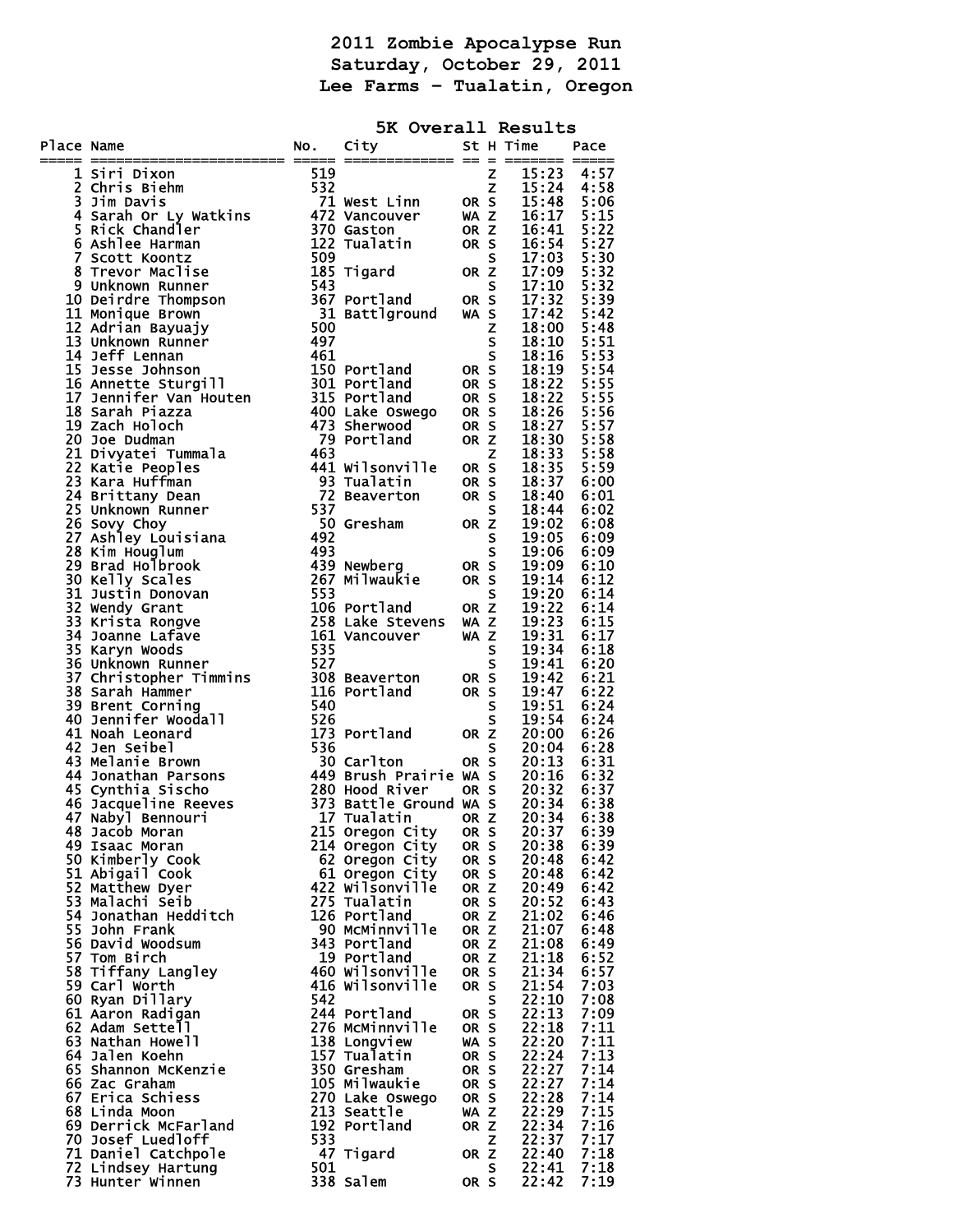| 74         | Laura Johnson                                |
|------------|----------------------------------------------|
| 75         |                                              |
| 76         | James Pohlman<br>Peter Bergeron              |
| 77         | Jolina Brandon-Sanch                         |
| 78         | Ethan Kurtz                                  |
| 79.<br>80  | Dianne Cromwell<br>Hayden Ingram             |
| 81         | Keath McKenzie                               |
| 82         | Ryan Stuckey                                 |
| 83         | Marc Larson                                  |
| 84         | David Sunderland                             |
| 85         | Jack Chavez<br>Kyle Blackburn                |
| 86         |                                              |
| 87         | Daniel Westling                              |
| 88         | Tj Beck                                      |
| 89<br>90   | Isabel Leonard<br>Levi Sloan                 |
| 91         | Matthew Bentz                                |
| 92         | Sean Ingersoll                               |
| 93         | Kelly Kinney                                 |
| 94         | Tony Mitchum                                 |
| 95         | Brian Russ                                   |
| 96         | Ed Tomb                                      |
| 97         | Dave Lunar                                   |
| 98         | Kimberly Nigro                               |
| 99<br>100  | Valentine Hellman<br>Alex Mack               |
| 101        | Rob Findtner                                 |
| 102        | Stephanie Forman                             |
| 103        | <b>Jeff Tiodemann</b>                        |
| 104        | Roland Mack                                  |
| 105        | Alan Whitnev                                 |
| 106        | Joshua Barrett                               |
| 107        | Logan Strohl                                 |
| 108        | Austin Robbins                               |
| 109<br>110 | Benjamin Stannard<br>Brian Strohl            |
| 111        | Roger David                                  |
| 112        | Joanna Evanson                               |
| 113        | Jessica Crawford                             |
| 114        | Rosika Nees                                  |
| 115        | <b>Ben Herron</b>                            |
| 116        | James Robinson                               |
| 117<br>118 | Katie Cullen<br>Tyler Lulich                 |
| 119        | Shannon Winnen                               |
| 120        | Martrese White                               |
| 121        | Jaymee Maclise                               |
| 122        | Leah Robinson                                |
| 123        | Mike Winnen                                  |
| 124        | Brandon Perard<br>Chelsea Amato              |
| 125        |                                              |
| 126<br>127 | Tung Yin<br>Shelby Livingston                |
| 128        | <b>Mike McKenzie</b>                         |
| 129        | Hailey Vial                                  |
| 130        | Lauren Russ                                  |
| 131<br>132 | Alec Kretchun                                |
|            | Vinny Mahouski                               |
| 133<br>134 | .<br>Darcy Sinaler<br>Amelia Simek           |
|            |                                              |
| 135<br>136 | Teri Smith<br>Rosalba Goffena                |
|            | Scott Dyer                                   |
| 137<br>138 | Robert Wesel                                 |
| 139        | Beau Lintner                                 |
| 140        | Chris Newcombe                               |
| 141        | Taylor Scott                                 |
| 142        | Barbara Fletcher                             |
| 143        | Geoffrey Horner                              |
| 144<br>145 | Rick Petry                                   |
| 146        | Robert Struthers<br>Mylie Lyon               |
| 147        | Marlyse McKenzie                             |
| 148        | <b>Jesse Burros</b>                          |
| 149        | Eric Brown                                   |
| 150        | Roger Gray                                   |
| 151        | Emily Harvey                                 |
| 152        | Jim Snyder                                   |
| 153<br>154 | Josh Guice<br>Katelyn Freund                 |
| 155        |                                              |
|            | 155 Emily Southworth-Gis<br>156 Charles Rush |

| 74 Laura Johnson 151 Fortland<br>175 Peter Bergeron 151 Fortland 06 K s 22:146 7:20<br>175 Peter Bergeron 1895 Portland 06 K s 22:150 7:2146<br>177 Peter Bergeron 1891 Bergeron 1891 Bergeron 1891 Bergeron 1892<br>178 Distance Com            |  |  |  |
|--------------------------------------------------------------------------------------------------------------------------------------------------------------------------------------------------------------------------------------------------|--|--|--|
|                                                                                                                                                                                                                                                  |  |  |  |
|                                                                                                                                                                                                                                                  |  |  |  |
|                                                                                                                                                                                                                                                  |  |  |  |
|                                                                                                                                                                                                                                                  |  |  |  |
|                                                                                                                                                                                                                                                  |  |  |  |
|                                                                                                                                                                                                                                                  |  |  |  |
|                                                                                                                                                                                                                                                  |  |  |  |
|                                                                                                                                                                                                                                                  |  |  |  |
|                                                                                                                                                                                                                                                  |  |  |  |
|                                                                                                                                                                                                                                                  |  |  |  |
|                                                                                                                                                                                                                                                  |  |  |  |
|                                                                                                                                                                                                                                                  |  |  |  |
|                                                                                                                                                                                                                                                  |  |  |  |
|                                                                                                                                                                                                                                                  |  |  |  |
|                                                                                                                                                                                                                                                  |  |  |  |
|                                                                                                                                                                                                                                                  |  |  |  |
|                                                                                                                                                                                                                                                  |  |  |  |
|                                                                                                                                                                                                                                                  |  |  |  |
|                                                                                                                                                                                                                                                  |  |  |  |
|                                                                                                                                                                                                                                                  |  |  |  |
|                                                                                                                                                                                                                                                  |  |  |  |
|                                                                                                                                                                                                                                                  |  |  |  |
|                                                                                                                                                                                                                                                  |  |  |  |
|                                                                                                                                                                                                                                                  |  |  |  |
|                                                                                                                                                                                                                                                  |  |  |  |
|                                                                                                                                                                                                                                                  |  |  |  |
|                                                                                                                                                                                                                                                  |  |  |  |
|                                                                                                                                                                                                                                                  |  |  |  |
|                                                                                                                                                                                                                                                  |  |  |  |
|                                                                                                                                                                                                                                                  |  |  |  |
|                                                                                                                                                                                                                                                  |  |  |  |
|                                                                                                                                                                                                                                                  |  |  |  |
|                                                                                                                                                                                                                                                  |  |  |  |
|                                                                                                                                                                                                                                                  |  |  |  |
|                                                                                                                                                                                                                                                  |  |  |  |
|                                                                                                                                                                                                                                                  |  |  |  |
|                                                                                                                                                                                                                                                  |  |  |  |
|                                                                                                                                                                                                                                                  |  |  |  |
|                                                                                                                                                                                                                                                  |  |  |  |
|                                                                                                                                                                                                                                                  |  |  |  |
|                                                                                                                                                                                                                                                  |  |  |  |
|                                                                                                                                                                                                                                                  |  |  |  |
|                                                                                                                                                                                                                                                  |  |  |  |
|                                                                                                                                                                                                                                                  |  |  |  |
|                                                                                                                                                                                                                                                  |  |  |  |
|                                                                                                                                                                                                                                                  |  |  |  |
|                                                                                                                                                                                                                                                  |  |  |  |
|                                                                                                                                                                                                                                                  |  |  |  |
|                                                                                                                                                                                                                                                  |  |  |  |
|                                                                                                                                                                                                                                                  |  |  |  |
|                                                                                                                                                                                                                                                  |  |  |  |
|                                                                                                                                                                                                                                                  |  |  |  |
|                                                                                                                                                                                                                                                  |  |  |  |
|                                                                                                                                                                                                                                                  |  |  |  |
|                                                                                                                                                                                                                                                  |  |  |  |
|                                                                                                                                                                                                                                                  |  |  |  |
|                                                                                                                                                                                                                                                  |  |  |  |
|                                                                                                                                                                                                                                                  |  |  |  |
|                                                                                                                                                                                                                                                  |  |  |  |
|                                                                                                                                                                                                                                                  |  |  |  |
|                                                                                                                                                                                                                                                  |  |  |  |
|                                                                                                                                                                                                                                                  |  |  |  |
|                                                                                                                                                                                                                                                  |  |  |  |
|                                                                                                                                                                                                                                                  |  |  |  |
|                                                                                                                                                                                                                                                  |  |  |  |
|                                                                                                                                                                                                                                                  |  |  |  |
|                                                                                                                                                                                                                                                  |  |  |  |
|                                                                                                                                                                                                                                                  |  |  |  |
|                                                                                                                                                                                                                                                  |  |  |  |
|                                                                                                                                                                                                                                                  |  |  |  |
|                                                                                                                                                                                                                                                  |  |  |  |
|                                                                                                                                                                                                                                                  |  |  |  |
|                                                                                                                                                                                                                                                  |  |  |  |
|                                                                                                                                                                                                                                                  |  |  |  |
|                                                                                                                                                                                                                                                  |  |  |  |
|                                                                                                                                                                                                                                                  |  |  |  |
|                                                                                                                                                                                                                                                  |  |  |  |
|                                                                                                                                                                                                                                                  |  |  |  |
|                                                                                                                                                                                                                                                  |  |  |  |
|                                                                                                                                                                                                                                                  |  |  |  |
|                                                                                                                                                                                                                                                  |  |  |  |
| 172 Leah Robert and the state of the state of the state of the state of the state of the winner and the state of the state of the state of the state of the state of the state of the state of the state of the state of the<br>156 Charles Rush |  |  |  |
|                                                                                                                                                                                                                                                  |  |  |  |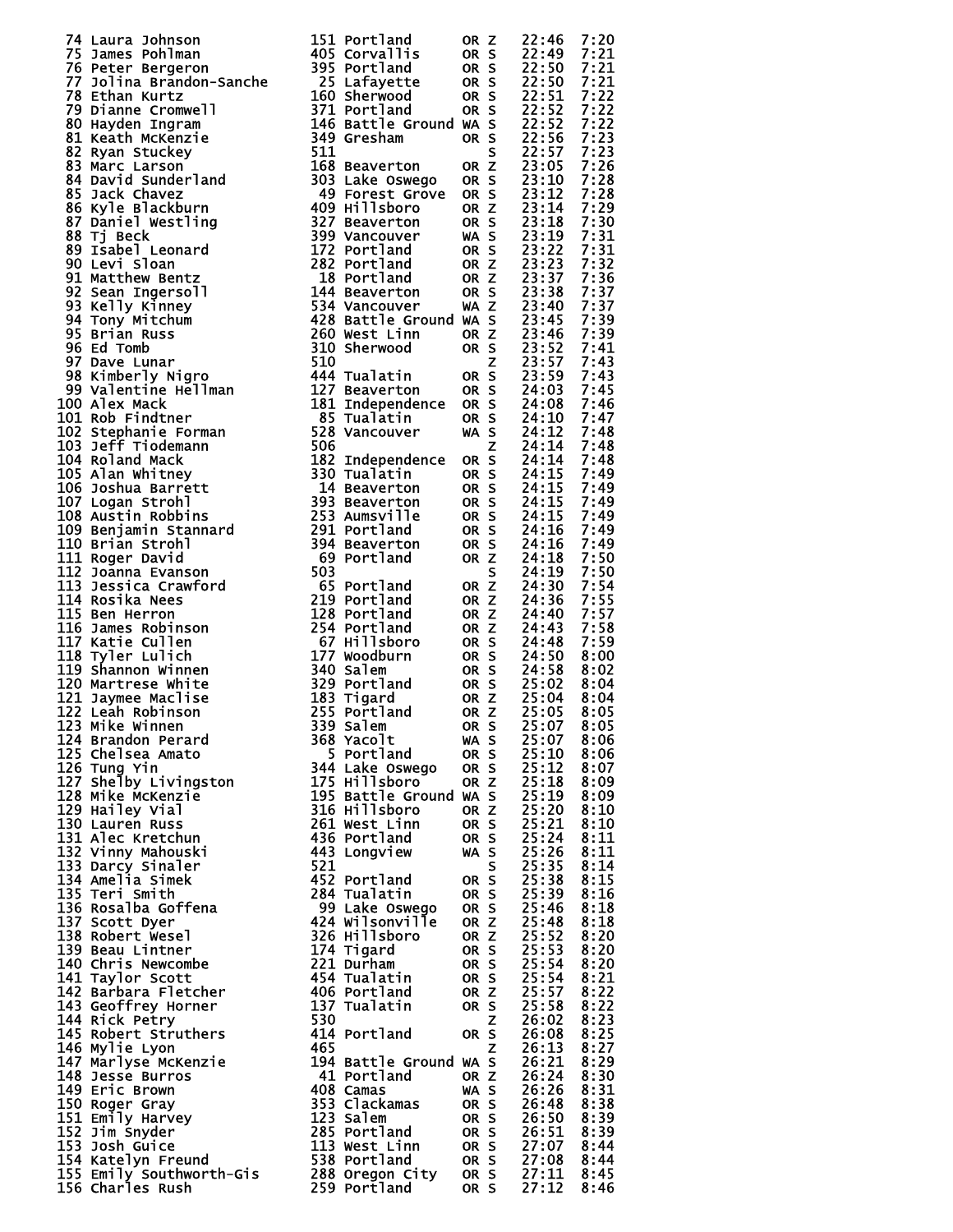| 137 Access California (42 Modelum) 0 250 Modelum) 0 271.15 Access 212.15 And the state of the state of the state of the state of the state of the state of the state of the state in the state of the state of the state of t                  |  |  |  |
|------------------------------------------------------------------------------------------------------------------------------------------------------------------------------------------------------------------------------------------------|--|--|--|
|                                                                                                                                                                                                                                                |  |  |  |
|                                                                                                                                                                                                                                                |  |  |  |
|                                                                                                                                                                                                                                                |  |  |  |
|                                                                                                                                                                                                                                                |  |  |  |
|                                                                                                                                                                                                                                                |  |  |  |
|                                                                                                                                                                                                                                                |  |  |  |
|                                                                                                                                                                                                                                                |  |  |  |
|                                                                                                                                                                                                                                                |  |  |  |
|                                                                                                                                                                                                                                                |  |  |  |
|                                                                                                                                                                                                                                                |  |  |  |
|                                                                                                                                                                                                                                                |  |  |  |
|                                                                                                                                                                                                                                                |  |  |  |
|                                                                                                                                                                                                                                                |  |  |  |
|                                                                                                                                                                                                                                                |  |  |  |
|                                                                                                                                                                                                                                                |  |  |  |
|                                                                                                                                                                                                                                                |  |  |  |
|                                                                                                                                                                                                                                                |  |  |  |
|                                                                                                                                                                                                                                                |  |  |  |
|                                                                                                                                                                                                                                                |  |  |  |
|                                                                                                                                                                                                                                                |  |  |  |
|                                                                                                                                                                                                                                                |  |  |  |
|                                                                                                                                                                                                                                                |  |  |  |
|                                                                                                                                                                                                                                                |  |  |  |
|                                                                                                                                                                                                                                                |  |  |  |
|                                                                                                                                                                                                                                                |  |  |  |
|                                                                                                                                                                                                                                                |  |  |  |
|                                                                                                                                                                                                                                                |  |  |  |
|                                                                                                                                                                                                                                                |  |  |  |
|                                                                                                                                                                                                                                                |  |  |  |
|                                                                                                                                                                                                                                                |  |  |  |
|                                                                                                                                                                                                                                                |  |  |  |
|                                                                                                                                                                                                                                                |  |  |  |
|                                                                                                                                                                                                                                                |  |  |  |
|                                                                                                                                                                                                                                                |  |  |  |
|                                                                                                                                                                                                                                                |  |  |  |
|                                                                                                                                                                                                                                                |  |  |  |
|                                                                                                                                                                                                                                                |  |  |  |
|                                                                                                                                                                                                                                                |  |  |  |
|                                                                                                                                                                                                                                                |  |  |  |
|                                                                                                                                                                                                                                                |  |  |  |
|                                                                                                                                                                                                                                                |  |  |  |
|                                                                                                                                                                                                                                                |  |  |  |
|                                                                                                                                                                                                                                                |  |  |  |
|                                                                                                                                                                                                                                                |  |  |  |
|                                                                                                                                                                                                                                                |  |  |  |
|                                                                                                                                                                                                                                                |  |  |  |
|                                                                                                                                                                                                                                                |  |  |  |
|                                                                                                                                                                                                                                                |  |  |  |
|                                                                                                                                                                                                                                                |  |  |  |
|                                                                                                                                                                                                                                                |  |  |  |
|                                                                                                                                                                                                                                                |  |  |  |
|                                                                                                                                                                                                                                                |  |  |  |
|                                                                                                                                                                                                                                                |  |  |  |
|                                                                                                                                                                                                                                                |  |  |  |
|                                                                                                                                                                                                                                                |  |  |  |
|                                                                                                                                                                                                                                                |  |  |  |
|                                                                                                                                                                                                                                                |  |  |  |
|                                                                                                                                                                                                                                                |  |  |  |
|                                                                                                                                                                                                                                                |  |  |  |
|                                                                                                                                                                                                                                                |  |  |  |
|                                                                                                                                                                                                                                                |  |  |  |
|                                                                                                                                                                                                                                                |  |  |  |
|                                                                                                                                                                                                                                                |  |  |  |
|                                                                                                                                                                                                                                                |  |  |  |
|                                                                                                                                                                                                                                                |  |  |  |
|                                                                                                                                                                                                                                                |  |  |  |
|                                                                                                                                                                                                                                                |  |  |  |
|                                                                                                                                                                                                                                                |  |  |  |
|                                                                                                                                                                                                                                                |  |  |  |
|                                                                                                                                                                                                                                                |  |  |  |
|                                                                                                                                                                                                                                                |  |  |  |
|                                                                                                                                                                                                                                                |  |  |  |
|                                                                                                                                                                                                                                                |  |  |  |
|                                                                                                                                                                                                                                                |  |  |  |
|                                                                                                                                                                                                                                                |  |  |  |
|                                                                                                                                                                                                                                                |  |  |  |
|                                                                                                                                                                                                                                                |  |  |  |
|                                                                                                                                                                                                                                                |  |  |  |
|                                                                                                                                                                                                                                                |  |  |  |
|                                                                                                                                                                                                                                                |  |  |  |
|                                                                                                                                                                                                                                                |  |  |  |
|                                                                                                                                                                                                                                                |  |  |  |
|                                                                                                                                                                                                                                                |  |  |  |
|                                                                                                                                                                                                                                                |  |  |  |
|                                                                                                                                                                                                                                                |  |  |  |
|                                                                                                                                                                                                                                                |  |  |  |
|                                                                                                                                                                                                                                                |  |  |  |
|                                                                                                                                                                                                                                                |  |  |  |
|                                                                                                                                                                                                                                                |  |  |  |
|                                                                                                                                                                                                                                                |  |  |  |
|                                                                                                                                                                                                                                                |  |  |  |
|                                                                                                                                                                                                                                                |  |  |  |
|                                                                                                                                                                                                                                                |  |  |  |
|                                                                                                                                                                                                                                                |  |  |  |
|                                                                                                                                                                                                                                                |  |  |  |
|                                                                                                                                                                                                                                                |  |  |  |
|                                                                                                                                                                                                                                                |  |  |  |
|                                                                                                                                                                                                                                                |  |  |  |
|                                                                                                                                                                                                                                                |  |  |  |
|                                                                                                                                                                                                                                                |  |  |  |
|                                                                                                                                                                                                                                                |  |  |  |
|                                                                                                                                                                                                                                                |  |  |  |
|                                                                                                                                                                                                                                                |  |  |  |
|                                                                                                                                                                                                                                                |  |  |  |
|                                                                                                                                                                                                                                                |  |  |  |
|                                                                                                                                                                                                                                                |  |  |  |
| 2014 Rebecta Dubins 12<br>2005 Rebecta Dubins 12<br>2006 Rebecta Dubins 12<br>2006 Rebecta Dubins 12<br>2006 Rebecta Dubins 11<br>2010 Detailed Barne 12<br>2010 Detailed Barne 11<br>2010 Detailed Barne 11<br>2010 Detailed Barne 11<br>2010 |  |  |  |

| 137 Academia Calkins are also by word in the state of the state of the state of the state of the state of the state of the state of the state of the state of the state of the state of the state of the state of the state o                   |  |  |  |
|-------------------------------------------------------------------------------------------------------------------------------------------------------------------------------------------------------------------------------------------------|--|--|--|
|                                                                                                                                                                                                                                                 |  |  |  |
|                                                                                                                                                                                                                                                 |  |  |  |
|                                                                                                                                                                                                                                                 |  |  |  |
|                                                                                                                                                                                                                                                 |  |  |  |
|                                                                                                                                                                                                                                                 |  |  |  |
|                                                                                                                                                                                                                                                 |  |  |  |
|                                                                                                                                                                                                                                                 |  |  |  |
|                                                                                                                                                                                                                                                 |  |  |  |
|                                                                                                                                                                                                                                                 |  |  |  |
|                                                                                                                                                                                                                                                 |  |  |  |
|                                                                                                                                                                                                                                                 |  |  |  |
|                                                                                                                                                                                                                                                 |  |  |  |
|                                                                                                                                                                                                                                                 |  |  |  |
|                                                                                                                                                                                                                                                 |  |  |  |
|                                                                                                                                                                                                                                                 |  |  |  |
|                                                                                                                                                                                                                                                 |  |  |  |
|                                                                                                                                                                                                                                                 |  |  |  |
|                                                                                                                                                                                                                                                 |  |  |  |
|                                                                                                                                                                                                                                                 |  |  |  |
|                                                                                                                                                                                                                                                 |  |  |  |
|                                                                                                                                                                                                                                                 |  |  |  |
|                                                                                                                                                                                                                                                 |  |  |  |
|                                                                                                                                                                                                                                                 |  |  |  |
|                                                                                                                                                                                                                                                 |  |  |  |
|                                                                                                                                                                                                                                                 |  |  |  |
|                                                                                                                                                                                                                                                 |  |  |  |
|                                                                                                                                                                                                                                                 |  |  |  |
|                                                                                                                                                                                                                                                 |  |  |  |
|                                                                                                                                                                                                                                                 |  |  |  |
|                                                                                                                                                                                                                                                 |  |  |  |
|                                                                                                                                                                                                                                                 |  |  |  |
|                                                                                                                                                                                                                                                 |  |  |  |
|                                                                                                                                                                                                                                                 |  |  |  |
|                                                                                                                                                                                                                                                 |  |  |  |
|                                                                                                                                                                                                                                                 |  |  |  |
|                                                                                                                                                                                                                                                 |  |  |  |
|                                                                                                                                                                                                                                                 |  |  |  |
|                                                                                                                                                                                                                                                 |  |  |  |
|                                                                                                                                                                                                                                                 |  |  |  |
|                                                                                                                                                                                                                                                 |  |  |  |
|                                                                                                                                                                                                                                                 |  |  |  |
|                                                                                                                                                                                                                                                 |  |  |  |
|                                                                                                                                                                                                                                                 |  |  |  |
|                                                                                                                                                                                                                                                 |  |  |  |
|                                                                                                                                                                                                                                                 |  |  |  |
|                                                                                                                                                                                                                                                 |  |  |  |
|                                                                                                                                                                                                                                                 |  |  |  |
|                                                                                                                                                                                                                                                 |  |  |  |
|                                                                                                                                                                                                                                                 |  |  |  |
|                                                                                                                                                                                                                                                 |  |  |  |
|                                                                                                                                                                                                                                                 |  |  |  |
|                                                                                                                                                                                                                                                 |  |  |  |
|                                                                                                                                                                                                                                                 |  |  |  |
|                                                                                                                                                                                                                                                 |  |  |  |
|                                                                                                                                                                                                                                                 |  |  |  |
|                                                                                                                                                                                                                                                 |  |  |  |
|                                                                                                                                                                                                                                                 |  |  |  |
|                                                                                                                                                                                                                                                 |  |  |  |
|                                                                                                                                                                                                                                                 |  |  |  |
|                                                                                                                                                                                                                                                 |  |  |  |
|                                                                                                                                                                                                                                                 |  |  |  |
|                                                                                                                                                                                                                                                 |  |  |  |
|                                                                                                                                                                                                                                                 |  |  |  |
|                                                                                                                                                                                                                                                 |  |  |  |
|                                                                                                                                                                                                                                                 |  |  |  |
|                                                                                                                                                                                                                                                 |  |  |  |
|                                                                                                                                                                                                                                                 |  |  |  |
|                                                                                                                                                                                                                                                 |  |  |  |
|                                                                                                                                                                                                                                                 |  |  |  |
|                                                                                                                                                                                                                                                 |  |  |  |
|                                                                                                                                                                                                                                                 |  |  |  |
|                                                                                                                                                                                                                                                 |  |  |  |
|                                                                                                                                                                                                                                                 |  |  |  |
|                                                                                                                                                                                                                                                 |  |  |  |
|                                                                                                                                                                                                                                                 |  |  |  |
|                                                                                                                                                                                                                                                 |  |  |  |
|                                                                                                                                                                                                                                                 |  |  |  |
|                                                                                                                                                                                                                                                 |  |  |  |
|                                                                                                                                                                                                                                                 |  |  |  |
|                                                                                                                                                                                                                                                 |  |  |  |
|                                                                                                                                                                                                                                                 |  |  |  |
|                                                                                                                                                                                                                                                 |  |  |  |
|                                                                                                                                                                                                                                                 |  |  |  |
|                                                                                                                                                                                                                                                 |  |  |  |
|                                                                                                                                                                                                                                                 |  |  |  |
|                                                                                                                                                                                                                                                 |  |  |  |
|                                                                                                                                                                                                                                                 |  |  |  |
|                                                                                                                                                                                                                                                 |  |  |  |
|                                                                                                                                                                                                                                                 |  |  |  |
|                                                                                                                                                                                                                                                 |  |  |  |
|                                                                                                                                                                                                                                                 |  |  |  |
|                                                                                                                                                                                                                                                 |  |  |  |
|                                                                                                                                                                                                                                                 |  |  |  |
|                                                                                                                                                                                                                                                 |  |  |  |
|                                                                                                                                                                                                                                                 |  |  |  |
|                                                                                                                                                                                                                                                 |  |  |  |
|                                                                                                                                                                                                                                                 |  |  |  |
|                                                                                                                                                                                                                                                 |  |  |  |
|                                                                                                                                                                                                                                                 |  |  |  |
| 204 Rebecca Dubois<br>201 Reagan Lyons<br>201 Reagan Lyons<br>201 Reagan Lyons<br>201 Reagan Lyons<br>201 Reagan Lyons<br>201 Reagan Lyons<br>201 Deam Dyer 11 and Start of the Start of S2 201:22<br>201 Deam Dyer 11 and S5 201:32<br>201 Dea |  |  |  |
|                                                                                                                                                                                                                                                 |  |  |  |
|                                                                                                                                                                                                                                                 |  |  |  |

|       | 111122223333455560000222222333333334444445500111111122233567134567345802565560033679235677891134623451346694781 |                            |                                   |
|-------|-----------------------------------------------------------------------------------------------------------------|----------------------------|-----------------------------------|
|       |                                                                                                                 |                            |                                   |
|       |                                                                                                                 |                            |                                   |
|       |                                                                                                                 |                            |                                   |
|       |                                                                                                                 |                            |                                   |
|       |                                                                                                                 |                            |                                   |
|       |                                                                                                                 |                            |                                   |
|       |                                                                                                                 |                            |                                   |
|       |                                                                                                                 |                            |                                   |
|       |                                                                                                                 |                            |                                   |
|       |                                                                                                                 |                            |                                   |
|       |                                                                                                                 |                            |                                   |
|       |                                                                                                                 |                            |                                   |
|       |                                                                                                                 |                            |                                   |
|       |                                                                                                                 |                            |                                   |
|       |                                                                                                                 |                            |                                   |
|       |                                                                                                                 |                            |                                   |
|       |                                                                                                                 |                            |                                   |
|       |                                                                                                                 |                            |                                   |
|       |                                                                                                                 |                            |                                   |
|       |                                                                                                                 |                            |                                   |
|       |                                                                                                                 |                            |                                   |
|       |                                                                                                                 |                            |                                   |
|       |                                                                                                                 |                            |                                   |
|       |                                                                                                                 |                            |                                   |
|       |                                                                                                                 |                            |                                   |
|       |                                                                                                                 |                            |                                   |
|       |                                                                                                                 |                            |                                   |
|       |                                                                                                                 |                            |                                   |
|       |                                                                                                                 |                            |                                   |
|       |                                                                                                                 |                            |                                   |
|       |                                                                                                                 |                            |                                   |
|       |                                                                                                                 |                            |                                   |
|       |                                                                                                                 |                            |                                   |
|       |                                                                                                                 |                            |                                   |
|       |                                                                                                                 |                            |                                   |
|       |                                                                                                                 |                            |                                   |
|       |                                                                                                                 |                            |                                   |
|       |                                                                                                                 |                            |                                   |
|       |                                                                                                                 |                            |                                   |
|       |                                                                                                                 |                            |                                   |
|       |                                                                                                                 |                            |                                   |
|       |                                                                                                                 |                            |                                   |
|       |                                                                                                                 |                            |                                   |
|       |                                                                                                                 |                            |                                   |
|       |                                                                                                                 |                            |                                   |
|       |                                                                                                                 |                            |                                   |
|       |                                                                                                                 |                            |                                   |
|       |                                                                                                                 |                            |                                   |
|       |                                                                                                                 |                            |                                   |
|       |                                                                                                                 |                            |                                   |
|       |                                                                                                                 |                            |                                   |
|       |                                                                                                                 |                            |                                   |
|       |                                                                                                                 |                            |                                   |
|       |                                                                                                                 |                            |                                   |
|       |                                                                                                                 |                            |                                   |
|       |                                                                                                                 |                            |                                   |
|       |                                                                                                                 | :<br>:<br>:<br>:<br>។<br>9 |                                   |
| ֖֚֚֚֬ |                                                                                                                 |                            |                                   |
|       |                                                                                                                 |                            |                                   |
|       |                                                                                                                 |                            |                                   |
|       |                                                                                                                 |                            |                                   |
|       |                                                                                                                 |                            |                                   |
|       |                                                                                                                 |                            |                                   |
|       |                                                                                                                 |                            |                                   |
|       |                                                                                                                 |                            |                                   |
|       |                                                                                                                 |                            |                                   |
|       |                                                                                                                 |                            |                                   |
|       |                                                                                                                 |                            |                                   |
|       |                                                                                                                 |                            |                                   |
|       |                                                                                                                 |                            |                                   |
|       |                                                                                                                 |                            |                                   |
|       |                                                                                                                 |                            |                                   |
|       |                                                                                                                 |                            |                                   |
|       |                                                                                                                 |                            |                                   |
|       |                                                                                                                 |                            |                                   |
|       |                                                                                                                 |                            |                                   |
|       |                                                                                                                 |                            |                                   |
|       |                                                                                                                 |                            |                                   |
|       |                                                                                                                 |                            |                                   |
|       |                                                                                                                 |                            |                                   |
|       |                                                                                                                 |                            |                                   |
|       |                                                                                                                 |                            |                                   |
|       |                                                                                                                 |                            |                                   |
|       |                                                                                                                 |                            |                                   |
|       |                                                                                                                 |                            |                                   |
|       |                                                                                                                 |                            |                                   |
|       |                                                                                                                 |                            |                                   |
|       |                                                                                                                 |                            |                                   |
|       |                                                                                                                 |                            |                                   |
|       |                                                                                                                 |                            |                                   |
|       |                                                                                                                 |                            |                                   |
|       | <b>13333334444801111111111222222333333566</b>                                                                   |                            |                                   |
|       | $\bar{3}\bar{8}$                                                                                                |                            |                                   |
|       |                                                                                                                 |                            |                                   |
|       | $\frac{1}{44}$                                                                                                  |                            |                                   |
|       |                                                                                                                 | J<br>i<br>0<br>ì           | 233333333334444444444444455555550 |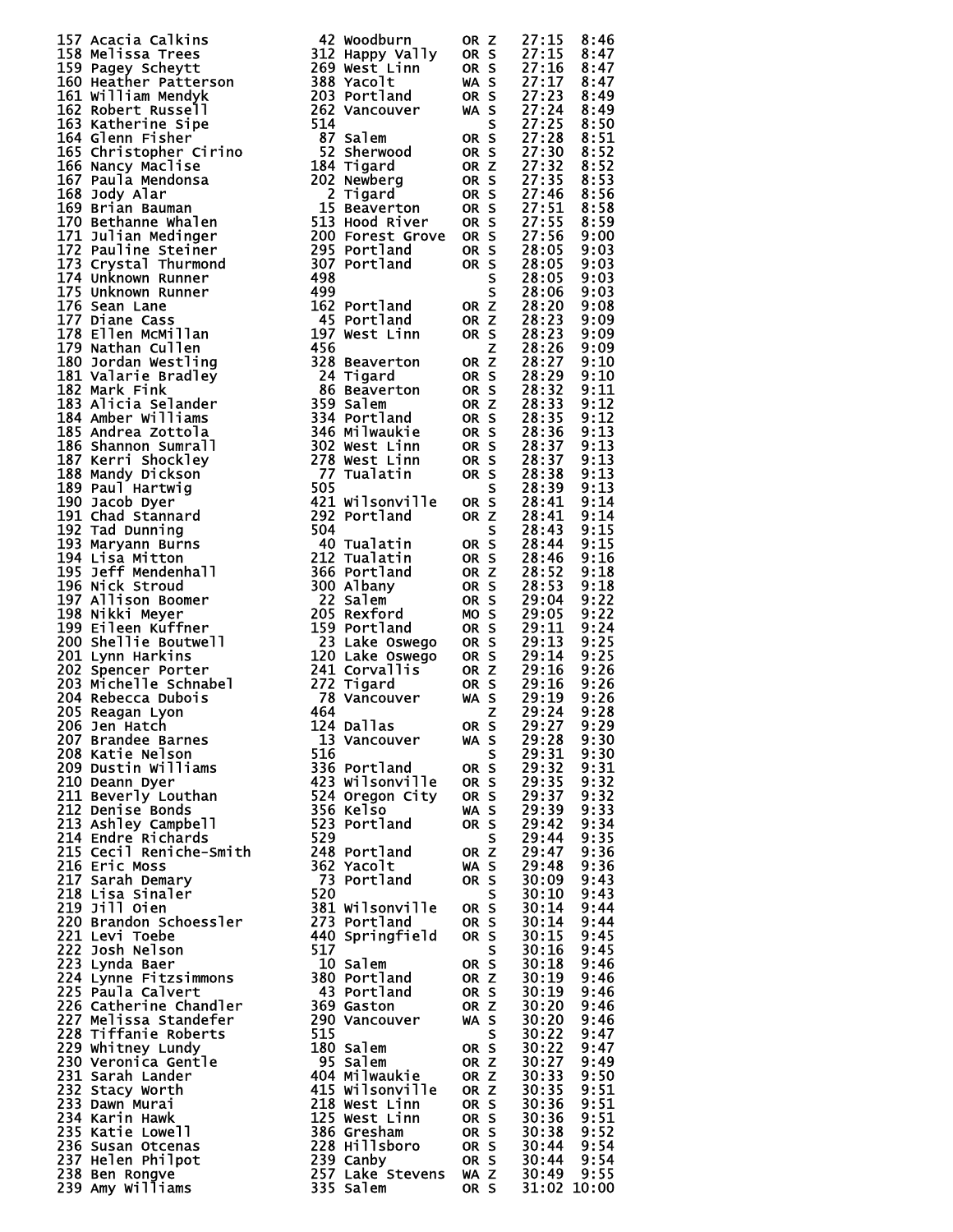| 240 Jessica Classen<br>241 Rodney Classen<br>26 Portland 08 S 31:19 10:05<br>242 Jane Endacott<br>242 Jane Endacott<br>242 Jane Endacott<br>242 Jane Endacott<br>244 Demonstrate Proteins<br>244 Demonstrate Proteins<br>244 Schemate Proteins<br> |  |  |
|----------------------------------------------------------------------------------------------------------------------------------------------------------------------------------------------------------------------------------------------------|--|--|
|                                                                                                                                                                                                                                                    |  |  |
|                                                                                                                                                                                                                                                    |  |  |
|                                                                                                                                                                                                                                                    |  |  |
|                                                                                                                                                                                                                                                    |  |  |
|                                                                                                                                                                                                                                                    |  |  |
|                                                                                                                                                                                                                                                    |  |  |
|                                                                                                                                                                                                                                                    |  |  |
|                                                                                                                                                                                                                                                    |  |  |
|                                                                                                                                                                                                                                                    |  |  |
|                                                                                                                                                                                                                                                    |  |  |
|                                                                                                                                                                                                                                                    |  |  |
|                                                                                                                                                                                                                                                    |  |  |
|                                                                                                                                                                                                                                                    |  |  |
|                                                                                                                                                                                                                                                    |  |  |
|                                                                                                                                                                                                                                                    |  |  |
|                                                                                                                                                                                                                                                    |  |  |
|                                                                                                                                                                                                                                                    |  |  |
|                                                                                                                                                                                                                                                    |  |  |
|                                                                                                                                                                                                                                                    |  |  |
|                                                                                                                                                                                                                                                    |  |  |
|                                                                                                                                                                                                                                                    |  |  |
|                                                                                                                                                                                                                                                    |  |  |
|                                                                                                                                                                                                                                                    |  |  |
|                                                                                                                                                                                                                                                    |  |  |
|                                                                                                                                                                                                                                                    |  |  |
|                                                                                                                                                                                                                                                    |  |  |
|                                                                                                                                                                                                                                                    |  |  |
|                                                                                                                                                                                                                                                    |  |  |
|                                                                                                                                                                                                                                                    |  |  |
|                                                                                                                                                                                                                                                    |  |  |
|                                                                                                                                                                                                                                                    |  |  |
|                                                                                                                                                                                                                                                    |  |  |
|                                                                                                                                                                                                                                                    |  |  |
|                                                                                                                                                                                                                                                    |  |  |
| 228 Laura Holoch<br>238 Debbie will liams<br>238 Debbie will liams<br>238 Debbie will liams<br>239 Newberg<br>239 Newberg<br>249 News 200 Abby Desanchez<br>249 News 23 Newberg<br>249 News 25 31:05 11:118<br>299 Nehay Desanchez<br>249 News 25  |  |  |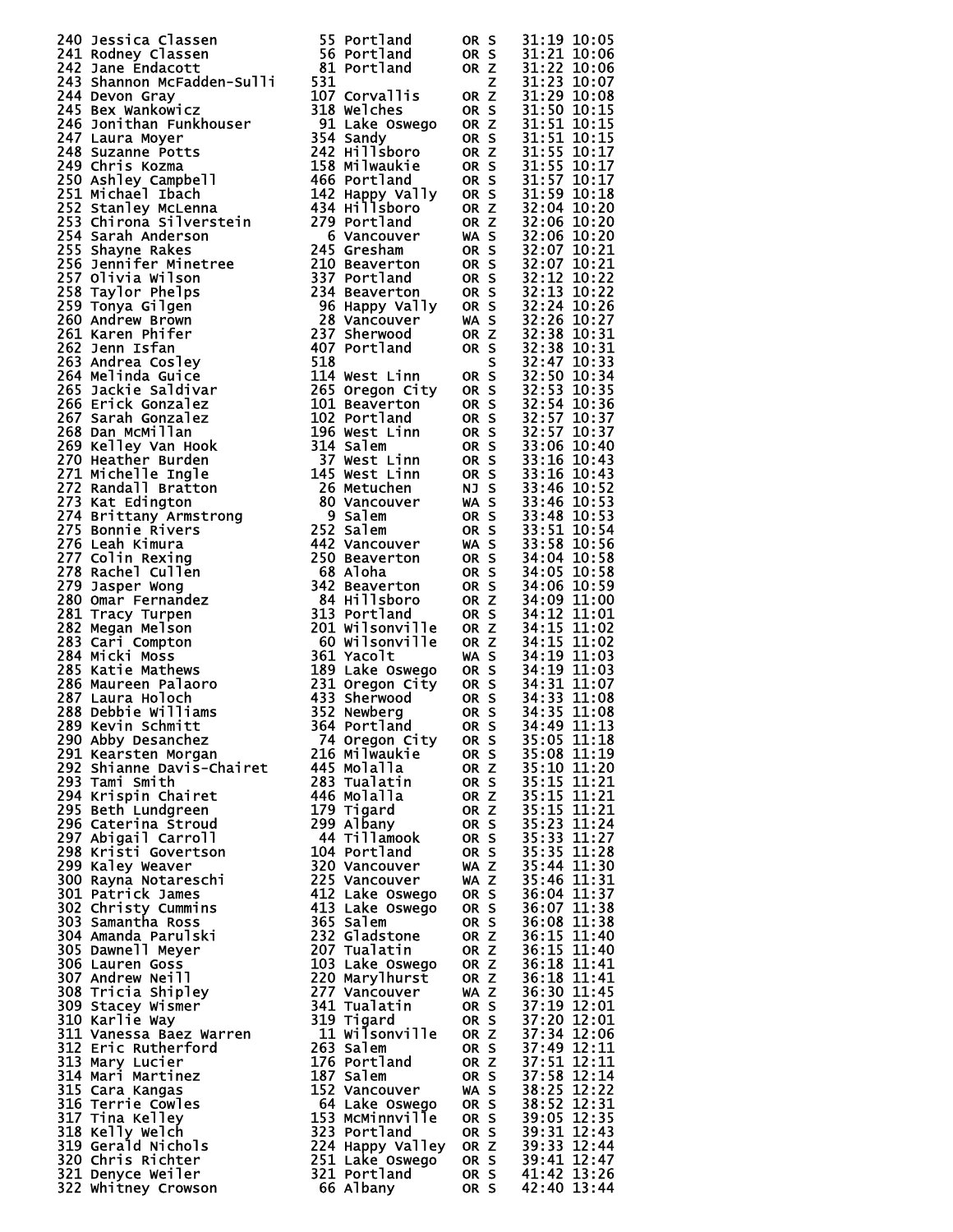|            |                                                                                                                                                                                                                                                                                     |     | 5K Results - Survivors Only                                  |              |   |                |              |
|------------|-------------------------------------------------------------------------------------------------------------------------------------------------------------------------------------------------------------------------------------------------------------------------------------|-----|--------------------------------------------------------------|--------------|---|----------------|--------------|
| Place Name | ace Name<br>$\frac{1}{2}$ Ashlue Harman<br>$\frac{1}{2}$ Ashlue Harman<br>$\frac{1}{2}$ Ashlue Harman<br>$\frac{1}{2}$ Ashlue Harman<br>$\frac{1}{2}$ Ashlue Harman<br>$\frac{1}{2}$ Ashlue Harman<br>$\frac{1}{2}$ Ashlue Harman<br>$\frac{1}{2}$ Ashlue Harman<br>$\frac{1}{2}$ A |     |                                                              |              |   |                |              |
|            |                                                                                                                                                                                                                                                                                     |     |                                                              |              |   |                |              |
|            |                                                                                                                                                                                                                                                                                     |     |                                                              |              |   |                |              |
|            |                                                                                                                                                                                                                                                                                     |     |                                                              |              |   |                |              |
|            |                                                                                                                                                                                                                                                                                     |     |                                                              |              |   |                |              |
|            |                                                                                                                                                                                                                                                                                     |     |                                                              |              |   |                |              |
|            |                                                                                                                                                                                                                                                                                     |     |                                                              |              |   |                |              |
|            |                                                                                                                                                                                                                                                                                     |     |                                                              |              |   |                |              |
|            |                                                                                                                                                                                                                                                                                     |     |                                                              |              |   |                |              |
|            |                                                                                                                                                                                                                                                                                     |     |                                                              |              |   |                |              |
|            |                                                                                                                                                                                                                                                                                     |     |                                                              |              |   |                |              |
|            |                                                                                                                                                                                                                                                                                     |     |                                                              |              |   |                |              |
|            |                                                                                                                                                                                                                                                                                     |     |                                                              |              |   |                |              |
|            |                                                                                                                                                                                                                                                                                     |     |                                                              |              |   |                |              |
|            |                                                                                                                                                                                                                                                                                     |     |                                                              |              |   |                |              |
|            |                                                                                                                                                                                                                                                                                     |     |                                                              |              |   |                |              |
|            |                                                                                                                                                                                                                                                                                     |     |                                                              |              |   |                |              |
|            |                                                                                                                                                                                                                                                                                     |     |                                                              |              |   |                |              |
|            |                                                                                                                                                                                                                                                                                     |     |                                                              |              |   |                |              |
|            |                                                                                                                                                                                                                                                                                     |     |                                                              |              |   |                |              |
|            |                                                                                                                                                                                                                                                                                     |     |                                                              |              |   |                |              |
|            |                                                                                                                                                                                                                                                                                     |     |                                                              |              |   |                |              |
|            |                                                                                                                                                                                                                                                                                     |     |                                                              |              |   |                |              |
|            |                                                                                                                                                                                                                                                                                     |     |                                                              |              |   |                |              |
|            |                                                                                                                                                                                                                                                                                     |     |                                                              |              |   |                |              |
|            |                                                                                                                                                                                                                                                                                     |     |                                                              |              |   |                |              |
|            |                                                                                                                                                                                                                                                                                     |     |                                                              |              |   |                |              |
|            |                                                                                                                                                                                                                                                                                     |     |                                                              |              |   |                |              |
|            |                                                                                                                                                                                                                                                                                     |     |                                                              |              |   |                |              |
|            |                                                                                                                                                                                                                                                                                     |     |                                                              |              |   |                |              |
|            |                                                                                                                                                                                                                                                                                     |     |                                                              |              |   |                |              |
|            |                                                                                                                                                                                                                                                                                     |     |                                                              |              |   |                |              |
|            |                                                                                                                                                                                                                                                                                     |     |                                                              |              |   |                |              |
|            |                                                                                                                                                                                                                                                                                     |     |                                                              |              |   |                |              |
|            |                                                                                                                                                                                                                                                                                     |     |                                                              |              |   |                |              |
|            | 41 Ryan Dillary                                                                                                                                                                                                                                                                     | 542 | 244 Portland                                                 | OR S         | S | 22:10<br>22:13 | 7:08<br>7:09 |
|            | 42 Aaron Radigan<br>43 Adam Settell                                                                                                                                                                                                                                                 |     | 276 McMinnville                                              | OR S         |   | 22:18          | 7:11         |
|            | 44 Nathan Howell                                                                                                                                                                                                                                                                    |     | 138 Longview                                                 | WA S         |   | 22:20          | 7:11         |
|            | 45 Jalen Koehn                                                                                                                                                                                                                                                                      |     | 157 Tualatin                                                 | OR S         |   | 22:24          | 7:13         |
|            | 46 Shannon McKenzie                                                                                                                                                                                                                                                                 |     | 350 Gresham<br>105 Milwaukie                                 | OR S         |   | 22:27          | 7:14         |
|            | 47 Zac Graham<br>48 Erica Schiess                                                                                                                                                                                                                                                   |     | 270 Lake Oswego                                              | OR S<br>OR S |   | 22:27<br>22:28 | 7:14<br>7:14 |
|            | 49 Lindsey Hartung                                                                                                                                                                                                                                                                  | 501 |                                                              |              | S | 22:41          | 7:18         |
|            | 50 Hunter Winnen                                                                                                                                                                                                                                                                    |     | 338 Salem                                                    | OR S         |   | 22:42          | 7:19         |
|            | 51 James Pohlman                                                                                                                                                                                                                                                                    |     | 405 Corvallis<br>395 Portland                                | OR S         |   | 22:49          | 7:21         |
|            | 52 Peter Bergeron<br>53 Jolina Brandon-Sanche                                                                                                                                                                                                                                       |     | 25 Lafayette                                                 | OR S<br>OR S |   | 22:50<br>22:50 | 7:21<br>7:21 |
|            | 54 Ethan Kurtz                                                                                                                                                                                                                                                                      |     | 160 Sherwood                                                 | OR S         |   | 22:51          | 7:22         |
|            | 55 Dianne Cromwell                                                                                                                                                                                                                                                                  |     | 371 Portland                                                 | OR S         |   | 22:52          | 7:22         |
|            | 56 Hayden Ingram                                                                                                                                                                                                                                                                    |     | 146 Battle Ground WA S                                       |              |   | 22:52          | 7:22         |
|            | 57 Keath McKenzie                                                                                                                                                                                                                                                                   |     | 349 Gresham                                                  | OR S         |   | 22:56          | 7:23         |
|            | 58 Ryan Stuckey<br>59 David Sunderland                                                                                                                                                                                                                                              | 511 | 303 Lake Oswego                                              | OR S         | S | 22:57<br>23:10 | 7:23<br>7:28 |
|            | 60 Jack Chavez                                                                                                                                                                                                                                                                      |     | 49 Forest Grove                                              | OR S         |   | 23:12          | 7:28         |
|            | 61 Daniel Westling                                                                                                                                                                                                                                                                  |     | 327 Beaverton                                                | OR S         |   | 23:18          | 7:30         |
|            | 62 Tj Beck                                                                                                                                                                                                                                                                          |     | 399 Vancouver                                                | WA S         |   | 23:19          | 7:31         |
|            | 63 Isabel Leonard                                                                                                                                                                                                                                                                   |     | 172 Portland                                                 | OR S         |   | 23:22          | 7:31         |
|            | 64 Sean Ingersoll<br>65 Tony Mitchum                                                                                                                                                                                                                                                |     | 144 Beaverton<br>428 Battle Ground WA S                      | OR S         |   | 23:38<br>23:45 | 7:37<br>7:39 |
|            | 66 Ed Tomb                                                                                                                                                                                                                                                                          |     | 310 Sherwood                                                 | OR S         |   | 23:52          | 7:41         |
|            |                                                                                                                                                                                                                                                                                     |     | 444 Tualatin                                                 | OR S         |   | 23:59          | 7:43         |
|            | 67 Kimberly Nigro<br>68 Valentine Hellman                                                                                                                                                                                                                                           |     | 127 Beaverton<br>127 Beaverton OR S<br>181 Independence OR S |              |   | 24:03          | 7:45         |
|            | 69 Alex Mack                                                                                                                                                                                                                                                                        |     |                                                              |              |   | 24:08          | 7:46         |
|            | 70 Rob Findtner<br>71 Stephanie Forman                                                                                                                                                                                                                                              |     | 85 Tualatin<br>528 Vancouver                                 | OR S<br>WA S |   | 24:10<br>24:12 | 7:47<br>7:48 |
|            | <b>72 Roland Mack</b>                                                                                                                                                                                                                                                               |     | 182 Independence                                             | OR S         |   | 24:14          | 7:48         |
|            |                                                                                                                                                                                                                                                                                     |     |                                                              |              |   |                |              |

323 Wendy Hopkins 376 Troutdale OR S 43:14 13:55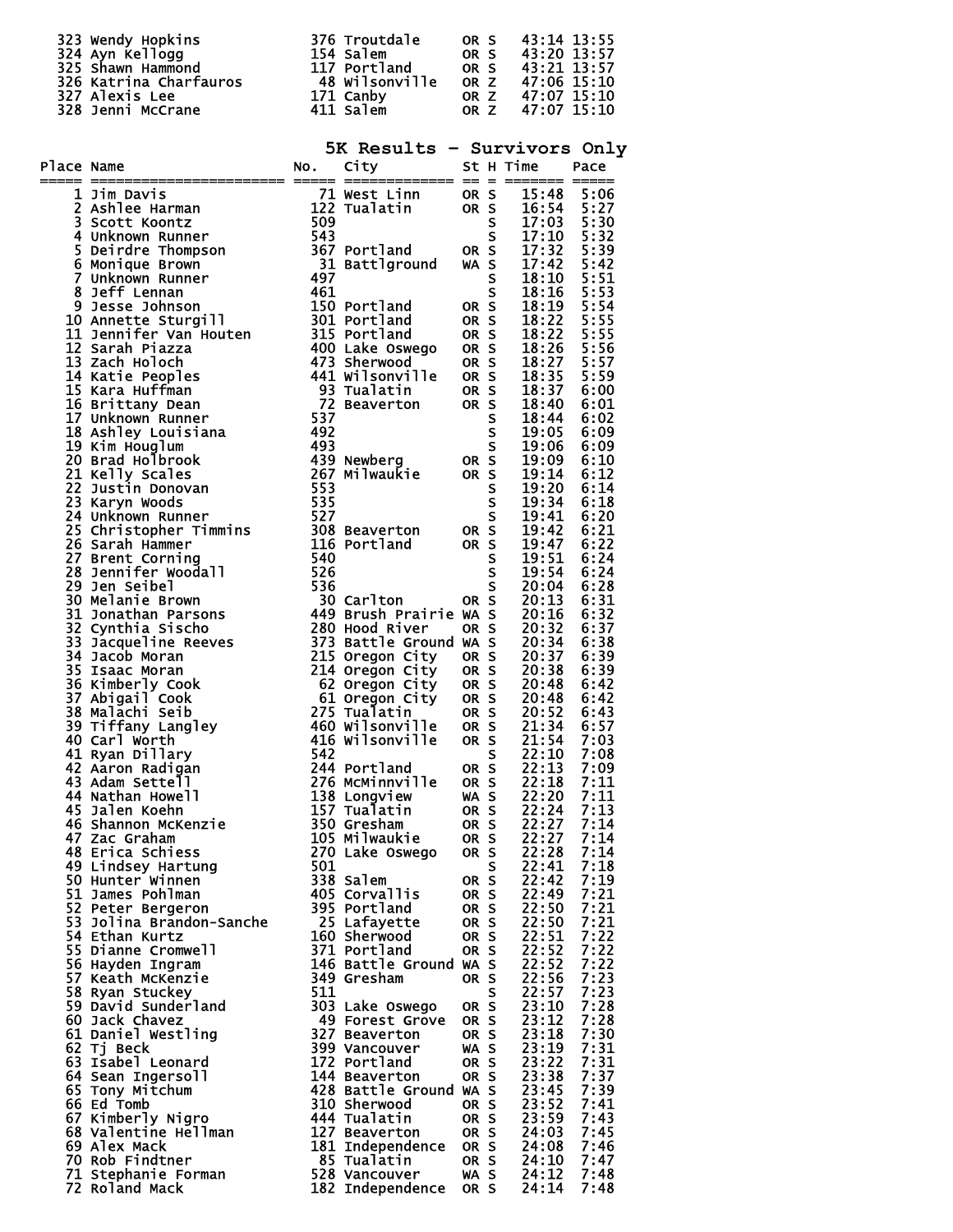| 73 Alan whitney<br>The Common Strohlin and The Malatin 00 RS 24:15 7:49<br>75 Alan whitney<br>76 Logan Strohlins 3903 Beaverton 00 RS 24:15 7:49<br>776 Logan Strohlins<br>776 Alastin Robbins<br>776 Alastin Robbins<br>776 Alastin Robbin            |     |                                                                                                                        |                   |           |                                                                                                                                                          |      |
|--------------------------------------------------------------------------------------------------------------------------------------------------------------------------------------------------------------------------------------------------------|-----|------------------------------------------------------------------------------------------------------------------------|-------------------|-----------|----------------------------------------------------------------------------------------------------------------------------------------------------------|------|
|                                                                                                                                                                                                                                                        |     |                                                                                                                        |                   |           |                                                                                                                                                          |      |
|                                                                                                                                                                                                                                                        |     |                                                                                                                        |                   |           |                                                                                                                                                          |      |
|                                                                                                                                                                                                                                                        |     |                                                                                                                        |                   |           |                                                                                                                                                          |      |
|                                                                                                                                                                                                                                                        |     |                                                                                                                        |                   |           |                                                                                                                                                          |      |
|                                                                                                                                                                                                                                                        |     |                                                                                                                        |                   |           |                                                                                                                                                          |      |
|                                                                                                                                                                                                                                                        |     |                                                                                                                        |                   |           |                                                                                                                                                          |      |
|                                                                                                                                                                                                                                                        |     |                                                                                                                        |                   |           |                                                                                                                                                          |      |
|                                                                                                                                                                                                                                                        |     |                                                                                                                        |                   |           |                                                                                                                                                          |      |
|                                                                                                                                                                                                                                                        |     |                                                                                                                        |                   |           |                                                                                                                                                          |      |
|                                                                                                                                                                                                                                                        |     |                                                                                                                        |                   |           |                                                                                                                                                          |      |
|                                                                                                                                                                                                                                                        |     |                                                                                                                        |                   |           |                                                                                                                                                          |      |
|                                                                                                                                                                                                                                                        |     |                                                                                                                        |                   |           |                                                                                                                                                          |      |
|                                                                                                                                                                                                                                                        |     |                                                                                                                        |                   |           |                                                                                                                                                          |      |
|                                                                                                                                                                                                                                                        |     |                                                                                                                        |                   |           |                                                                                                                                                          |      |
|                                                                                                                                                                                                                                                        |     |                                                                                                                        |                   |           |                                                                                                                                                          |      |
|                                                                                                                                                                                                                                                        |     |                                                                                                                        |                   |           |                                                                                                                                                          |      |
|                                                                                                                                                                                                                                                        |     |                                                                                                                        |                   |           |                                                                                                                                                          |      |
|                                                                                                                                                                                                                                                        |     |                                                                                                                        |                   |           |                                                                                                                                                          |      |
|                                                                                                                                                                                                                                                        |     |                                                                                                                        |                   |           |                                                                                                                                                          |      |
|                                                                                                                                                                                                                                                        |     |                                                                                                                        |                   |           |                                                                                                                                                          |      |
|                                                                                                                                                                                                                                                        |     |                                                                                                                        |                   |           |                                                                                                                                                          |      |
|                                                                                                                                                                                                                                                        |     |                                                                                                                        |                   |           |                                                                                                                                                          |      |
|                                                                                                                                                                                                                                                        |     |                                                                                                                        |                   |           |                                                                                                                                                          |      |
|                                                                                                                                                                                                                                                        |     |                                                                                                                        |                   |           |                                                                                                                                                          |      |
|                                                                                                                                                                                                                                                        |     |                                                                                                                        |                   |           |                                                                                                                                                          |      |
|                                                                                                                                                                                                                                                        |     |                                                                                                                        |                   |           |                                                                                                                                                          |      |
|                                                                                                                                                                                                                                                        |     |                                                                                                                        |                   |           |                                                                                                                                                          |      |
|                                                                                                                                                                                                                                                        |     |                                                                                                                        |                   |           |                                                                                                                                                          |      |
|                                                                                                                                                                                                                                                        |     |                                                                                                                        |                   |           |                                                                                                                                                          |      |
|                                                                                                                                                                                                                                                        |     |                                                                                                                        |                   |           |                                                                                                                                                          |      |
|                                                                                                                                                                                                                                                        |     |                                                                                                                        |                   |           |                                                                                                                                                          |      |
|                                                                                                                                                                                                                                                        |     |                                                                                                                        |                   |           |                                                                                                                                                          |      |
|                                                                                                                                                                                                                                                        |     |                                                                                                                        |                   |           |                                                                                                                                                          |      |
|                                                                                                                                                                                                                                                        |     |                                                                                                                        |                   |           |                                                                                                                                                          |      |
|                                                                                                                                                                                                                                                        |     |                                                                                                                        |                   |           |                                                                                                                                                          |      |
|                                                                                                                                                                                                                                                        |     |                                                                                                                        |                   |           |                                                                                                                                                          |      |
|                                                                                                                                                                                                                                                        |     |                                                                                                                        |                   |           |                                                                                                                                                          |      |
|                                                                                                                                                                                                                                                        |     |                                                                                                                        |                   |           |                                                                                                                                                          |      |
|                                                                                                                                                                                                                                                        |     |                                                                                                                        |                   |           |                                                                                                                                                          |      |
|                                                                                                                                                                                                                                                        |     |                                                                                                                        |                   |           |                                                                                                                                                          |      |
|                                                                                                                                                                                                                                                        |     |                                                                                                                        |                   |           |                                                                                                                                                          |      |
|                                                                                                                                                                                                                                                        |     |                                                                                                                        |                   |           |                                                                                                                                                          |      |
|                                                                                                                                                                                                                                                        |     |                                                                                                                        |                   |           |                                                                                                                                                          |      |
|                                                                                                                                                                                                                                                        |     |                                                                                                                        |                   |           |                                                                                                                                                          |      |
|                                                                                                                                                                                                                                                        |     |                                                                                                                        |                   |           |                                                                                                                                                          |      |
|                                                                                                                                                                                                                                                        |     |                                                                                                                        |                   |           |                                                                                                                                                          |      |
|                                                                                                                                                                                                                                                        |     |                                                                                                                        |                   |           |                                                                                                                                                          |      |
|                                                                                                                                                                                                                                                        |     |                                                                                                                        |                   |           |                                                                                                                                                          |      |
|                                                                                                                                                                                                                                                        |     |                                                                                                                        |                   |           |                                                                                                                                                          |      |
|                                                                                                                                                                                                                                                        |     |                                                                                                                        |                   |           |                                                                                                                                                          |      |
|                                                                                                                                                                                                                                                        |     |                                                                                                                        |                   |           |                                                                                                                                                          |      |
|                                                                                                                                                                                                                                                        |     |                                                                                                                        |                   |           |                                                                                                                                                          |      |
|                                                                                                                                                                                                                                                        |     |                                                                                                                        |                   |           |                                                                                                                                                          |      |
|                                                                                                                                                                                                                                                        |     |                                                                                                                        |                   |           |                                                                                                                                                          |      |
|                                                                                                                                                                                                                                                        |     |                                                                                                                        |                   |           |                                                                                                                                                          |      |
|                                                                                                                                                                                                                                                        |     |                                                                                                                        |                   |           |                                                                                                                                                          |      |
|                                                                                                                                                                                                                                                        |     |                                                                                                                        |                   |           |                                                                                                                                                          |      |
|                                                                                                                                                                                                                                                        |     |                                                                                                                        |                   |           |                                                                                                                                                          |      |
| 124 Crysta<br>125 Unknown Runner<br>126 Unknown Runner<br>127 Ellen McMillan<br>128 Valarie Bradley<br>129 Mark Fink<br>130 Amber Williams<br>130 Amber Williams<br>130 Amber Williams<br>130 Amber Williams<br>130 Amber Williams<br>1302 West Linn   |     |                                                                                                                        |                   |           |                                                                                                                                                          |      |
|                                                                                                                                                                                                                                                        |     |                                                                                                                        |                   |           |                                                                                                                                                          |      |
|                                                                                                                                                                                                                                                        |     |                                                                                                                        |                   |           |                                                                                                                                                          |      |
|                                                                                                                                                                                                                                                        |     |                                                                                                                        |                   | S         | 28:06                                                                                                                                                    | 9:03 |
|                                                                                                                                                                                                                                                        |     | 197 West Linn OR S                                                                                                     |                   |           |                                                                                                                                                          | 9:09 |
|                                                                                                                                                                                                                                                        |     |                                                                                                                        |                   |           | 28:23<br>28:29                                                                                                                                           |      |
|                                                                                                                                                                                                                                                        |     |                                                                                                                        | OR S              |           |                                                                                                                                                          | 9:10 |
|                                                                                                                                                                                                                                                        |     |                                                                                                                        | OR S              |           | 28:32<br>28:35                                                                                                                                           | 9:11 |
|                                                                                                                                                                                                                                                        |     |                                                                                                                        | OR S              |           |                                                                                                                                                          | 9:12 |
|                                                                                                                                                                                                                                                        |     |                                                                                                                        |                   |           | OR S 28:36<br>OR S 28:37                                                                                                                                 | 9:13 |
|                                                                                                                                                                                                                                                        |     |                                                                                                                        |                   |           |                                                                                                                                                          | 9:13 |
|                                                                                                                                                                                                                                                        |     |                                                                                                                        |                   |           |                                                                                                                                                          | 9:13 |
|                                                                                                                                                                                                                                                        |     |                                                                                                                        | OR S              |           | 28:37<br>28:38                                                                                                                                           |      |
|                                                                                                                                                                                                                                                        |     | 77 Tualatin                                                                                                            | OR S              |           |                                                                                                                                                          | 9:13 |
|                                                                                                                                                                                                                                                        | 505 |                                                                                                                        |                   | S<br>OR S | 28:39                                                                                                                                                    | 9:13 |
|                                                                                                                                                                                                                                                        |     | 421 Wilsonville                                                                                                        |                   |           |                                                                                                                                                          | 9:14 |
|                                                                                                                                                                                                                                                        | 504 |                                                                                                                        |                   |           |                                                                                                                                                          | 9:15 |
|                                                                                                                                                                                                                                                        |     |                                                                                                                        |                   |           |                                                                                                                                                          |      |
| 133 Kerri Snockley<br>134 Mandy Dickson<br>135 Paul Hartwig<br>136 Jacob Dyer<br>137 Tad Dunning<br>138 Maryann Burns<br>139 Lisa Mitton<br>140 Nick Stroud<br>141 Allison Boomer<br>142 Nikki Meyer                                                   |     | 40 Tualatin                                                                                                            |                   |           | $\begin{array}{r} 6:41 \\ \text{S} & 28:43 \\ \text{OR} & 5 & 28:44 \\ \text{OR} & 5 & 28:46 \\ \text{OR} & 5 & 28:52 \\ \text{OR} & 5 & 52 \end{array}$ | 9:15 |
|                                                                                                                                                                                                                                                        |     | 212 Tualatin                                                                                                           |                   |           |                                                                                                                                                          | 9:16 |
|                                                                                                                                                                                                                                                        |     |                                                                                                                        |                   |           |                                                                                                                                                          | 9:18 |
|                                                                                                                                                                                                                                                        |     |                                                                                                                        |                   |           | 29:04                                                                                                                                                    | 9:22 |
|                                                                                                                                                                                                                                                        |     | 22 Albany<br>22 Salem<br>205 Pris<br>205 Rexford                                                                       | ORS<br>ORS<br>MOS |           | 29:05                                                                                                                                                    | 9:22 |
|                                                                                                                                                                                                                                                        |     |                                                                                                                        |                   |           |                                                                                                                                                          |      |
| 143 Eileen Kuffner<br>144 Shellie Boutwell<br>145 Lynn Harkins                                                                                                                                                                                         |     | 159 Portland OR S                                                                                                      |                   |           | 29:11<br>29:13                                                                                                                                           | 9:24 |
|                                                                                                                                                                                                                                                        |     |                                                                                                                        |                   |           |                                                                                                                                                          | 9:25 |
| 145 Lynn Harkins                                                                                                                                                                                                                                       |     | Assementiand OR S<br>23 Lake Oswego OR S<br>120 Lake Oswego OR S<br>272 Tigard OR S<br>78 Vancouver WA S<br>124 Dallas |                   |           | 29:14                                                                                                                                                    | 9:25 |
| 146 Michelle Schnabel<br>146 Michelle Schnabel<br>148 Jen Hatch                                                                                                                                                                                        |     |                                                                                                                        |                   |           | 29:16                                                                                                                                                    | 9:26 |
|                                                                                                                                                                                                                                                        |     |                                                                                                                        |                   |           | 29:19                                                                                                                                                    | 9:26 |
|                                                                                                                                                                                                                                                        |     |                                                                                                                        |                   |           |                                                                                                                                                          |      |
| 148 Jen Hatch                                                                                                                                                                                                                                          |     |                                                                                                                        |                   |           | 29:27                                                                                                                                                    | 9:29 |
| 149 Brandee Barnes                                                                                                                                                                                                                                     |     | 13 Vancouver WA S<br>516                                                                                               |                   |           | 29:28                                                                                                                                                    | 9:30 |
| 150 Katie Nelson                                                                                                                                                                                                                                       |     |                                                                                                                        |                   |           | 29:31                                                                                                                                                    | 9:30 |
| 151 Dustin Williams                                                                                                                                                                                                                                    |     | $336$ Portland oR S                                                                                                    |                   |           | 29:32<br>29:35                                                                                                                                           | 9:31 |
|                                                                                                                                                                                                                                                        |     | 423 Wilsonville ORS                                                                                                    |                   |           |                                                                                                                                                          |      |
| 152 Deann Dyer                                                                                                                                                                                                                                         |     |                                                                                                                        |                   |           | 29:35                                                                                                                                                    | 9:32 |
|                                                                                                                                                                                                                                                        |     |                                                                                                                        |                   |           |                                                                                                                                                          |      |
|                                                                                                                                                                                                                                                        |     |                                                                                                                        |                   |           |                                                                                                                                                          |      |
| 153 Beverly Louthan<br>153 Beverly Louthan<br>154 Denise Bonds<br>155 Ashley Campbell<br>155 Ashley Campbell<br>155 Ashley Campbell<br>155 Ashley Campbell<br>158 Ashley Campbell<br>158 Ashley Campbell<br>158 Ashley Campbell<br>168 Ashley Campbell |     |                                                                                                                        |                   |           |                                                                                                                                                          | 9:34 |
|                                                                                                                                                                                                                                                        |     |                                                                                                                        |                   |           |                                                                                                                                                          |      |

| 73 Alan whitney<br>14 Alan Mothers (1920) Band at the search on S 24:115 7:49<br>14 Academy Strohlan Samples (1938) Bandwerton ON S 24:115 7:49<br>176 Logarn Strohland<br>176 Acastin mobiling<br>176 Acastin mobiling<br>1776 Acastin m |     |                                                       |      |      |       |      |
|-------------------------------------------------------------------------------------------------------------------------------------------------------------------------------------------------------------------------------------------|-----|-------------------------------------------------------|------|------|-------|------|
|                                                                                                                                                                                                                                           |     |                                                       |      |      |       |      |
|                                                                                                                                                                                                                                           |     |                                                       |      |      |       |      |
|                                                                                                                                                                                                                                           |     |                                                       |      |      |       |      |
|                                                                                                                                                                                                                                           |     |                                                       |      |      |       |      |
|                                                                                                                                                                                                                                           |     |                                                       |      |      |       |      |
|                                                                                                                                                                                                                                           |     |                                                       |      |      |       |      |
|                                                                                                                                                                                                                                           |     |                                                       |      |      |       |      |
| 123 Pauline Steiner                                                                                                                                                                                                                       |     | 295 Portland                                          | OR S |      | 28:05 | 9:03 |
| 124 Crystal Thurmond                                                                                                                                                                                                                      |     | 307 Portland                                          |      |      |       |      |
|                                                                                                                                                                                                                                           |     |                                                       | OR S |      | 28:05 | 9:03 |
| 125 Unknown Runner                                                                                                                                                                                                                        | 498 |                                                       |      | S    | 28:05 | 9:03 |
| 126 Unknown Runner                                                                                                                                                                                                                        | 499 |                                                       |      | S    | 28:06 | 9:03 |
| 127 Ellen McMillan                                                                                                                                                                                                                        |     | 197 West Linn                                         | OR S |      | 28:23 | 9:09 |
| 128 Valarie Bradley                                                                                                                                                                                                                       |     | 24 Tigard                                             | OR S |      | 28:29 | 9:10 |
| 129 Mark Fink                                                                                                                                                                                                                             |     | 86 Beaverton                                          | OR S |      | 28:32 | 9:11 |
| 130 Amber Williams                                                                                                                                                                                                                        |     | 334 Portland                                          | OR S |      | 28:35 | 9:12 |
| 131 Andrea Zottola                                                                                                                                                                                                                        |     | <b>346 Milwaukie</b>                                  | OR S |      |       | 9:13 |
|                                                                                                                                                                                                                                           |     |                                                       |      |      | 28:36 |      |
| 132 Shannon Sumrall                                                                                                                                                                                                                       |     | 302 West Linn                                         | OR S |      | 28:37 | 9:13 |
| 133 Kerri Shockley                                                                                                                                                                                                                        |     | 278 West Linn                                         | OR S |      | 28:37 | 9:13 |
| 134 Mandy Dickson                                                                                                                                                                                                                         |     | 77 Tualatin                                           | OR S |      | 28:38 | 9:13 |
| 135 Paul Hartwig                                                                                                                                                                                                                          | 505 |                                                       |      | S.   | 28:39 | 9:13 |
| 136 Jacob Dyer                                                                                                                                                                                                                            |     | 421 Wilsonville                                       |      | OR S | 28:41 | 9:14 |
|                                                                                                                                                                                                                                           | 504 |                                                       |      |      |       | 9:15 |
| 137 Tad Dunning                                                                                                                                                                                                                           |     |                                                       |      | S.   | 28:43 |      |
| 138 Maryann Burns                                                                                                                                                                                                                         |     | 40 Tualatin                                           |      | OR S | 28:44 | 9:15 |
| 139 Lisa Mitton                                                                                                                                                                                                                           |     | 212 Tualatin                                          | OR S |      | 28:46 | 9:16 |
| 140 Nick Stroud                                                                                                                                                                                                                           |     | 300 Albany                                            | OR S |      | 28:53 | 9:18 |
| 141 Allison Boomer                                                                                                                                                                                                                        |     | 22 Salem                                              | OR S |      | 29:04 | 9:22 |
| 142 Nikki Meyer                                                                                                                                                                                                                           |     | 205 Rexford                                           | MO S |      | 29:05 | 9:22 |
| 143 Eileen Kuffner                                                                                                                                                                                                                        |     | 159 Portland<br>OR S                                  |      |      | 29:11 | 9:24 |
|                                                                                                                                                                                                                                           |     |                                                       |      |      |       | 9:25 |
| <b>144 Shellie Boutwell</b>                                                                                                                                                                                                               |     | 23 Lake Oswego                                        | OR S |      | 29:13 |      |
| 145 Lynn Harkins                                                                                                                                                                                                                          |     |                                                       | OR S |      | 29:14 | 9:25 |
| 146 Michelle Schnabel                                                                                                                                                                                                                     |     | 120 Lake Oswego<br>272 Tigard<br>78 Vancouver         | OR S |      | 29:16 | 9:26 |
| 147 Rebecca Dubois                                                                                                                                                                                                                        |     |                                                       | WA S |      | 29:19 | 9:26 |
| 148 Jen Hatch                                                                                                                                                                                                                             |     | 124 Dallas                                            | OR S |      | 29:27 | 9:29 |
| 149 Brandee Barnes                                                                                                                                                                                                                        |     | 13 Vancouver                                          | WA S |      | 29:28 | 9:30 |
|                                                                                                                                                                                                                                           |     |                                                       |      | S    |       |      |
| 150 Katie Nelson                                                                                                                                                                                                                          |     |                                                       |      |      |       |      |
|                                                                                                                                                                                                                                           | 516 |                                                       |      |      | 29:31 | 9:30 |
| 151 Dustin Williams                                                                                                                                                                                                                       |     |                                                       |      |      |       | 9:31 |
| 152 Deann Dyer                                                                                                                                                                                                                            |     |                                                       |      |      |       | 9:32 |
|                                                                                                                                                                                                                                           |     | 336 Portland OR S 29:32<br>423 Wilsonville OR S 29:35 |      |      |       |      |
| 153 Beverly Louthan<br>154 Denise Bonds<br>154 Denise Bonds<br>155 Ashley Campbell<br>155 Ashley Campbell<br>155 Ashley Campbell<br>167 2011                                                                                              |     |                                                       |      |      |       |      |

|  | 11111111445500011112223333455550224550011111112222333455156515669882770291465896344881688017812567345805615 |                                  |                                                                                   |
|--|-------------------------------------------------------------------------------------------------------------|----------------------------------|-----------------------------------------------------------------------------------|
|  |                                                                                                             |                                  |                                                                                   |
|  |                                                                                                             |                                  |                                                                                   |
|  |                                                                                                             |                                  |                                                                                   |
|  |                                                                                                             |                                  |                                                                                   |
|  |                                                                                                             |                                  |                                                                                   |
|  |                                                                                                             |                                  |                                                                                   |
|  |                                                                                                             |                                  |                                                                                   |
|  |                                                                                                             |                                  |                                                                                   |
|  |                                                                                                             |                                  |                                                                                   |
|  |                                                                                                             |                                  |                                                                                   |
|  |                                                                                                             |                                  |                                                                                   |
|  |                                                                                                             |                                  |                                                                                   |
|  |                                                                                                             |                                  |                                                                                   |
|  |                                                                                                             |                                  |                                                                                   |
|  |                                                                                                             |                                  |                                                                                   |
|  |                                                                                                             |                                  |                                                                                   |
|  |                                                                                                             |                                  |                                                                                   |
|  |                                                                                                             |                                  |                                                                                   |
|  |                                                                                                             |                                  |                                                                                   |
|  |                                                                                                             |                                  |                                                                                   |
|  |                                                                                                             |                                  |                                                                                   |
|  |                                                                                                             |                                  |                                                                                   |
|  |                                                                                                             |                                  |                                                                                   |
|  |                                                                                                             |                                  |                                                                                   |
|  |                                                                                                             |                                  |                                                                                   |
|  |                                                                                                             |                                  |                                                                                   |
|  |                                                                                                             |                                  |                                                                                   |
|  |                                                                                                             |                                  |                                                                                   |
|  |                                                                                                             |                                  |                                                                                   |
|  |                                                                                                             |                                  |                                                                                   |
|  |                                                                                                             |                                  |                                                                                   |
|  |                                                                                                             |                                  |                                                                                   |
|  |                                                                                                             |                                  |                                                                                   |
|  |                                                                                                             |                                  |                                                                                   |
|  |                                                                                                             |                                  |                                                                                   |
|  |                                                                                                             |                                  |                                                                                   |
|  |                                                                                                             |                                  |                                                                                   |
|  |                                                                                                             |                                  |                                                                                   |
|  |                                                                                                             |                                  |                                                                                   |
|  |                                                                                                             |                                  |                                                                                   |
|  |                                                                                                             |                                  |                                                                                   |
|  |                                                                                                             |                                  |                                                                                   |
|  |                                                                                                             |                                  |                                                                                   |
|  |                                                                                                             |                                  |                                                                                   |
|  |                                                                                                             |                                  |                                                                                   |
|  |                                                                                                             |                                  |                                                                                   |
|  |                                                                                                             |                                  |                                                                                   |
|  |                                                                                                             |                                  |                                                                                   |
|  |                                                                                                             |                                  |                                                                                   |
|  |                                                                                                             |                                  |                                                                                   |
|  |                                                                                                             |                                  |                                                                                   |
|  |                                                                                                             |                                  |                                                                                   |
|  |                                                                                                             |                                  |                                                                                   |
|  |                                                                                                             |                                  |                                                                                   |
|  |                                                                                                             |                                  |                                                                                   |
|  |                                                                                                             |                                  |                                                                                   |
|  |                                                                                                             |                                  |                                                                                   |
|  |                                                                                                             |                                  |                                                                                   |
|  |                                                                                                             |                                  |                                                                                   |
|  |                                                                                                             |                                  |                                                                                   |
|  |                                                                                                             |                                  |                                                                                   |
|  |                                                                                                             |                                  |                                                                                   |
|  |                                                                                                             |                                  |                                                                                   |
|  |                                                                                                             |                                  |                                                                                   |
|  |                                                                                                             |                                  |                                                                                   |
|  |                                                                                                             |                                  |                                                                                   |
|  |                                                                                                             |                                  |                                                                                   |
|  |                                                                                                             |                                  |                                                                                   |
|  |                                                                                                             |                                  |                                                                                   |
|  |                                                                                                             |                                  |                                                                                   |
|  |                                                                                                             |                                  |                                                                                   |
|  |                                                                                                             |                                  |                                                                                   |
|  |                                                                                                             |                                  |                                                                                   |
|  |                                                                                                             |                                  |                                                                                   |
|  |                                                                                                             |                                  |                                                                                   |
|  |                                                                                                             |                                  |                                                                                   |
|  |                                                                                                             |                                  |                                                                                   |
|  |                                                                                                             |                                  |                                                                                   |
|  |                                                                                                             |                                  |                                                                                   |
|  |                                                                                                             |                                  |                                                                                   |
|  |                                                                                                             |                                  |                                                                                   |
|  |                                                                                                             |                                  |                                                                                   |
|  |                                                                                                             |                                  |                                                                                   |
|  |                                                                                                             |                                  |                                                                                   |
|  |                                                                                                             |                                  |                                                                                   |
|  |                                                                                                             |                                  |                                                                                   |
|  |                                                                                                             |                                  |                                                                                   |
|  |                                                                                                             |                                  |                                                                                   |
|  |                                                                                                             |                                  |                                                                                   |
|  |                                                                                                             |                                  |                                                                                   |
|  |                                                                                                             |                                  |                                                                                   |
|  |                                                                                                             |                                  |                                                                                   |
|  |                                                                                                             |                                  |                                                                                   |
|  |                                                                                                             |                                  |                                                                                   |
|  |                                                                                                             |                                  |                                                                                   |
|  |                                                                                                             |                                  |                                                                                   |
|  |                                                                                                             |                                  |                                                                                   |
|  |                                                                                                             |                                  |                                                                                   |
|  | 50000022333333344445001111112233333345655563923334444450011111223333334                                     | 99999999999999999999999999999999 | 444445500000000111111112222233334444444455555500000011111111111111222222333333333 |
|  |                                                                                                             |                                  |                                                                                   |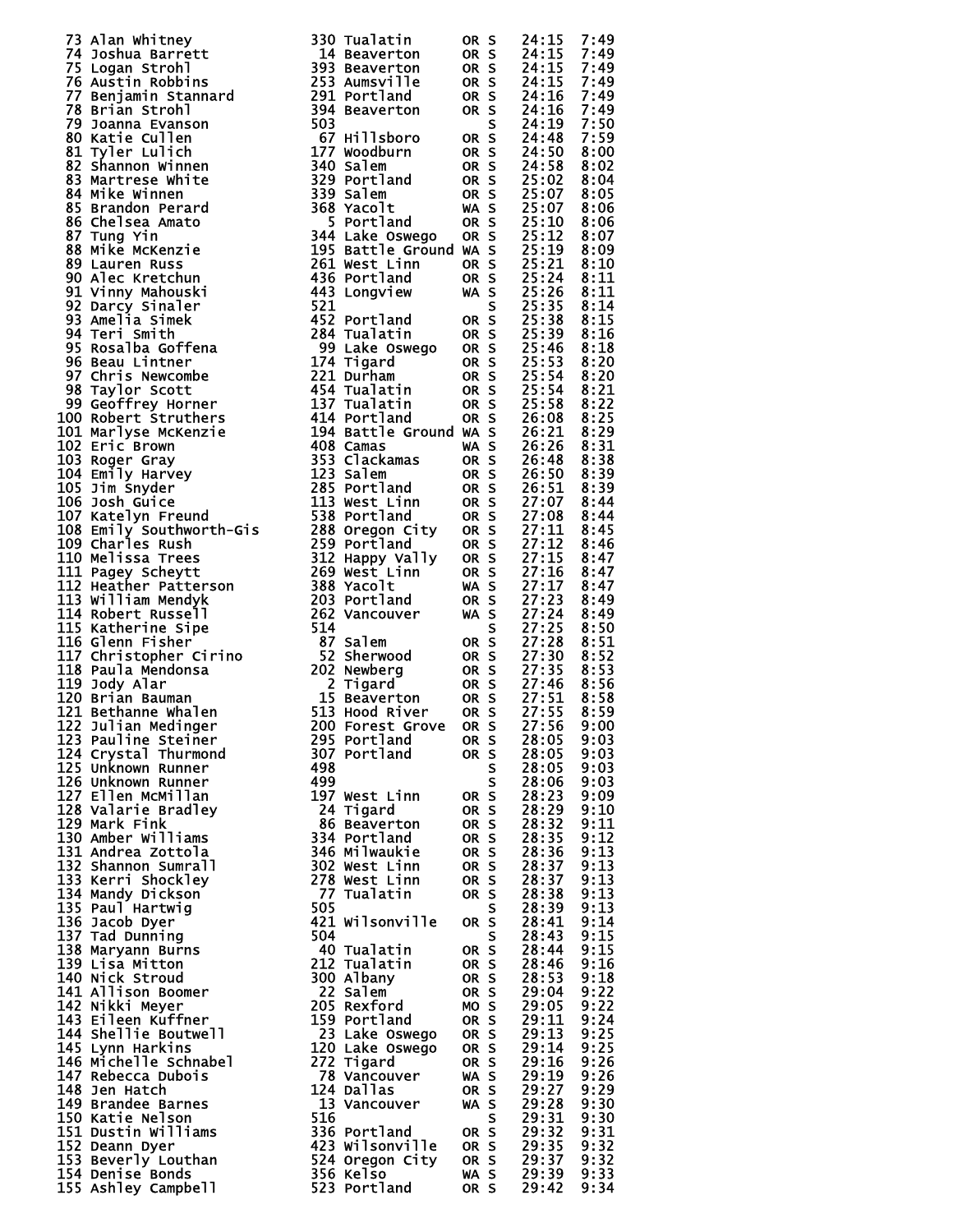| 156                                           | Endre Richards                    |
|-----------------------------------------------|-----------------------------------|
| 157                                           | Eric Moss                         |
| 158                                           | Sarah Demary                      |
| 159                                           | Lisa Sinaler                      |
| 160                                           | Jill Oien                         |
| 161                                           | Brandon Schoessler                |
| 162                                           | Levi Toebe<br>Josh Nelson         |
| 163                                           |                                   |
| 164                                           | Lynda Baer                        |
| 165                                           | Paula Calvert                     |
| 166                                           | Melissa Standefer                 |
| 167                                           | <b>Tiffanie Roberts</b>           |
| 168<br>169                                    | Whitney Lundy<br>Dawn Murai       |
| 170                                           | Karin Hawk                        |
| 171                                           | Katie Lowell                      |
| 172                                           |                                   |
| 173                                           | Susan Otcenas<br>Helen Philpot    |
| 174                                           | Amy williams                      |
| 175                                           | Jessica Classen                   |
| 176                                           | Rodney Classen                    |
| 177                                           | Bex Wankowicz                     |
| 178                                           | Laura Moyer                       |
| 179                                           | Chris Kozma                       |
| 180<br>181                                    | Ashley_Campbell<br>Michael Ibach  |
| 182                                           | Sarah Anderson                    |
| 183                                           | Shayne Rakes                      |
| 184                                           | Jennifer Minetree                 |
| 185                                           | Olivia Wilson                     |
| 186                                           | Taylor Phelps                     |
| 187                                           | Tonya Gilgen                      |
| 188                                           | Andrew Brown                      |
| 189                                           | Jenn Isfan                        |
| 190                                           | Andrea Cosley                     |
| 191                                           | <b>Melinda Guice</b>              |
| 192                                           | Jackie Saldivar                   |
| 193                                           | Erick Gonzalez                    |
| 194<br>195                                    | Sarah Gonzalez<br>Dan McMillan    |
| 196                                           | Kelley Van Hook                   |
| 197                                           | Heather Burden                    |
| 198                                           |                                   |
| 199                                           | Michelle Ingle<br>Randall Bratton |
| 200                                           | Kat Edington                      |
| 201                                           | <b>Brittany Armstrong</b>         |
| 202                                           | Bonnie Rivers                     |
|                                               | 203 Leah Kimura                   |
| 204                                           | Colin Rexing                      |
|                                               | 205 Rachel Cullen                 |
| 206<br>207                                    | Jasper Wong                       |
|                                               | Tracy Turpen<br>Micki Moss        |
| 208<br>209                                    | Katie Mathews                     |
|                                               | Maureen Palaoro                   |
| 210<br>211                                    | Laura Holoch                      |
| 212                                           | Debbie Williams                   |
| 213                                           | Kevin Schmitt                     |
| 214                                           | Abby Desanchez                    |
| $\overline{2}\overline{1}5$                   | Kearsten Morgan                   |
| 216<br>$\bar{2}\bar{1}$ 7                     | Tami Smith<br>Caterina Stroud     |
|                                               | Abigail Carroll                   |
| Z18<br>219                                    | Kristi Govertson                  |
|                                               | Patrick James                     |
| 220<br>221                                    | Christy Cummins                   |
| 222<br>223<br>224<br>225                      | Samantha Ross                     |
|                                               | Stacey Wismer                     |
|                                               | Karlie Way                        |
|                                               | Eric Rutherford                   |
| 226<br>227                                    | Mari Martinez<br>Cara Kangas      |
|                                               |                                   |
| 228<br>229                                    | <b>Terrie Cowles</b>              |
|                                               | Tina Kelley<br>Kelly Welch        |
|                                               | Chris Richter                     |
|                                               | Denyce Weiler                     |
| 230<br>231<br>232<br>233<br>234<br>235<br>236 | Whitney Crowson                   |
|                                               | Wendy Hopkins                     |
|                                               | Ayn Kellogg                       |
|                                               | Shawn Hammond                     |

| 156 Endre Richards 529 Yacol 1 Max 5 29:344<br>157 Eric Moss and Pearl of the Sample 1 273 Yacol 1<br>185 Sample Point 2001 10 0 8 5 30:000 24:44<br>168 Sample Point 2001 11 0 0 8 30:000 24:44<br>162 Levi Toebe.<br>162 Levi Toebe.<br>162 L |                                                                                                                 |      |                                                                                                                                                                                                                                                                         |
|-------------------------------------------------------------------------------------------------------------------------------------------------------------------------------------------------------------------------------------------------|-----------------------------------------------------------------------------------------------------------------|------|-------------------------------------------------------------------------------------------------------------------------------------------------------------------------------------------------------------------------------------------------------------------------|
|                                                                                                                                                                                                                                                 |                                                                                                                 |      |                                                                                                                                                                                                                                                                         |
|                                                                                                                                                                                                                                                 |                                                                                                                 |      |                                                                                                                                                                                                                                                                         |
|                                                                                                                                                                                                                                                 |                                                                                                                 |      |                                                                                                                                                                                                                                                                         |
|                                                                                                                                                                                                                                                 |                                                                                                                 |      |                                                                                                                                                                                                                                                                         |
|                                                                                                                                                                                                                                                 |                                                                                                                 |      |                                                                                                                                                                                                                                                                         |
|                                                                                                                                                                                                                                                 |                                                                                                                 |      |                                                                                                                                                                                                                                                                         |
|                                                                                                                                                                                                                                                 |                                                                                                                 |      |                                                                                                                                                                                                                                                                         |
|                                                                                                                                                                                                                                                 |                                                                                                                 |      |                                                                                                                                                                                                                                                                         |
|                                                                                                                                                                                                                                                 |                                                                                                                 |      |                                                                                                                                                                                                                                                                         |
|                                                                                                                                                                                                                                                 |                                                                                                                 |      |                                                                                                                                                                                                                                                                         |
|                                                                                                                                                                                                                                                 |                                                                                                                 |      |                                                                                                                                                                                                                                                                         |
|                                                                                                                                                                                                                                                 |                                                                                                                 |      |                                                                                                                                                                                                                                                                         |
|                                                                                                                                                                                                                                                 |                                                                                                                 |      |                                                                                                                                                                                                                                                                         |
|                                                                                                                                                                                                                                                 |                                                                                                                 |      |                                                                                                                                                                                                                                                                         |
|                                                                                                                                                                                                                                                 |                                                                                                                 |      |                                                                                                                                                                                                                                                                         |
|                                                                                                                                                                                                                                                 |                                                                                                                 |      |                                                                                                                                                                                                                                                                         |
|                                                                                                                                                                                                                                                 |                                                                                                                 |      |                                                                                                                                                                                                                                                                         |
|                                                                                                                                                                                                                                                 |                                                                                                                 |      |                                                                                                                                                                                                                                                                         |
|                                                                                                                                                                                                                                                 |                                                                                                                 |      |                                                                                                                                                                                                                                                                         |
|                                                                                                                                                                                                                                                 |                                                                                                                 |      |                                                                                                                                                                                                                                                                         |
|                                                                                                                                                                                                                                                 |                                                                                                                 |      |                                                                                                                                                                                                                                                                         |
|                                                                                                                                                                                                                                                 |                                                                                                                 |      |                                                                                                                                                                                                                                                                         |
|                                                                                                                                                                                                                                                 |                                                                                                                 |      |                                                                                                                                                                                                                                                                         |
|                                                                                                                                                                                                                                                 |                                                                                                                 |      |                                                                                                                                                                                                                                                                         |
|                                                                                                                                                                                                                                                 |                                                                                                                 |      |                                                                                                                                                                                                                                                                         |
|                                                                                                                                                                                                                                                 |                                                                                                                 |      |                                                                                                                                                                                                                                                                         |
|                                                                                                                                                                                                                                                 |                                                                                                                 |      |                                                                                                                                                                                                                                                                         |
|                                                                                                                                                                                                                                                 |                                                                                                                 |      |                                                                                                                                                                                                                                                                         |
|                                                                                                                                                                                                                                                 |                                                                                                                 |      |                                                                                                                                                                                                                                                                         |
|                                                                                                                                                                                                                                                 |                                                                                                                 |      |                                                                                                                                                                                                                                                                         |
|                                                                                                                                                                                                                                                 |                                                                                                                 |      |                                                                                                                                                                                                                                                                         |
|                                                                                                                                                                                                                                                 |                                                                                                                 |      |                                                                                                                                                                                                                                                                         |
|                                                                                                                                                                                                                                                 |                                                                                                                 |      |                                                                                                                                                                                                                                                                         |
|                                                                                                                                                                                                                                                 |                                                                                                                 |      |                                                                                                                                                                                                                                                                         |
|                                                                                                                                                                                                                                                 |                                                                                                                 |      |                                                                                                                                                                                                                                                                         |
|                                                                                                                                                                                                                                                 |                                                                                                                 |      |                                                                                                                                                                                                                                                                         |
|                                                                                                                                                                                                                                                 |                                                                                                                 |      |                                                                                                                                                                                                                                                                         |
|                                                                                                                                                                                                                                                 |                                                                                                                 |      |                                                                                                                                                                                                                                                                         |
|                                                                                                                                                                                                                                                 |                                                                                                                 |      |                                                                                                                                                                                                                                                                         |
|                                                                                                                                                                                                                                                 |                                                                                                                 |      |                                                                                                                                                                                                                                                                         |
|                                                                                                                                                                                                                                                 |                                                                                                                 |      |                                                                                                                                                                                                                                                                         |
|                                                                                                                                                                                                                                                 |                                                                                                                 |      |                                                                                                                                                                                                                                                                         |
|                                                                                                                                                                                                                                                 |                                                                                                                 |      |                                                                                                                                                                                                                                                                         |
|                                                                                                                                                                                                                                                 |                                                                                                                 |      |                                                                                                                                                                                                                                                                         |
| 206 Jasper Wong<br>207 Tracy Turpen<br>208 Micki Moss                                                                                                                                                                                           |                                                                                                                 |      |                                                                                                                                                                                                                                                                         |
|                                                                                                                                                                                                                                                 | 342 Beaverton                                                                                                   | OR S | 34:06 10:59                                                                                                                                                                                                                                                             |
|                                                                                                                                                                                                                                                 |                                                                                                                 |      |                                                                                                                                                                                                                                                                         |
| 209 Katie Mathews                                                                                                                                                                                                                               |                                                                                                                 |      |                                                                                                                                                                                                                                                                         |
| 210 Maureen Palaoro                                                                                                                                                                                                                             |                                                                                                                 |      |                                                                                                                                                                                                                                                                         |
| 211 Laura Holoch                                                                                                                                                                                                                                |                                                                                                                 |      |                                                                                                                                                                                                                                                                         |
| 212 Debbie Williams                                                                                                                                                                                                                             |                                                                                                                 |      |                                                                                                                                                                                                                                                                         |
| 213 Kevin Schmitt                                                                                                                                                                                                                               | 364 Portland<br>74 Oregon City<br>74 Oregon City<br>216 Milwaukie<br>283 Tualatin<br>299 Albany<br>44 Tillamook |      |                                                                                                                                                                                                                                                                         |
| 214 Abby Desanchez                                                                                                                                                                                                                              |                                                                                                                 |      |                                                                                                                                                                                                                                                                         |
| 215 Kearsten Morgan                                                                                                                                                                                                                             |                                                                                                                 |      |                                                                                                                                                                                                                                                                         |
| 216 Tami Smith                                                                                                                                                                                                                                  |                                                                                                                 |      |                                                                                                                                                                                                                                                                         |
| 217 Caterina Stroud<br>218 Abigail Carroll                                                                                                                                                                                                      |                                                                                                                 |      |                                                                                                                                                                                                                                                                         |
| 219 Kristi Govertson                                                                                                                                                                                                                            |                                                                                                                 |      |                                                                                                                                                                                                                                                                         |
| 220 Patrick James                                                                                                                                                                                                                               |                                                                                                                 |      |                                                                                                                                                                                                                                                                         |
| 221 Christy Cummins                                                                                                                                                                                                                             |                                                                                                                 |      |                                                                                                                                                                                                                                                                         |
| 222 Samantha Ross                                                                                                                                                                                                                               |                                                                                                                 |      |                                                                                                                                                                                                                                                                         |
| 223 Stacey Wismer                                                                                                                                                                                                                               |                                                                                                                 |      |                                                                                                                                                                                                                                                                         |
| 224 Karlie Way                                                                                                                                                                                                                                  |                                                                                                                 |      |                                                                                                                                                                                                                                                                         |
| 225 Eric Rutherford                                                                                                                                                                                                                             |                                                                                                                 |      |                                                                                                                                                                                                                                                                         |
| 226 Mari Martinez                                                                                                                                                                                                                               |                                                                                                                 |      |                                                                                                                                                                                                                                                                         |
| 227 Cara Kangas                                                                                                                                                                                                                                 |                                                                                                                 |      |                                                                                                                                                                                                                                                                         |
| 228 Terrie Cowles<br>229 Tina Kelley                                                                                                                                                                                                            |                                                                                                                 |      |                                                                                                                                                                                                                                                                         |
| 230 Kelly Welch                                                                                                                                                                                                                                 |                                                                                                                 |      |                                                                                                                                                                                                                                                                         |
| 231 Chris Richter                                                                                                                                                                                                                               |                                                                                                                 |      |                                                                                                                                                                                                                                                                         |
| 232 Denyce Weiler                                                                                                                                                                                                                               |                                                                                                                 |      |                                                                                                                                                                                                                                                                         |
| 233 Whitney Crowson                                                                                                                                                                                                                             |                                                                                                                 |      |                                                                                                                                                                                                                                                                         |
|                                                                                                                                                                                                                                                 |                                                                                                                 |      |                                                                                                                                                                                                                                                                         |
| 234 Wendy Hopkins                                                                                                                                                                                                                               |                                                                                                                 |      |                                                                                                                                                                                                                                                                         |
| 235 Ayn Kellogg<br>236 Shawn Hammond                                                                                                                                                                                                            | 117 Portland                                                                                                    | OR S | 68 Aloha<br>342 Beaverton<br>36 Aloha<br>373 Portland<br>36 Nacolt<br>361 Yacolt<br>389 Lake Oswego OR S 34:10 11:01<br>389 Lake Oswego OR S 34:31 11:07<br>371 Oregon City<br>374 Oregon City<br>364 Portland<br>364 Portland<br>364 Portland<br>364 Po<br>43:21 13:57 |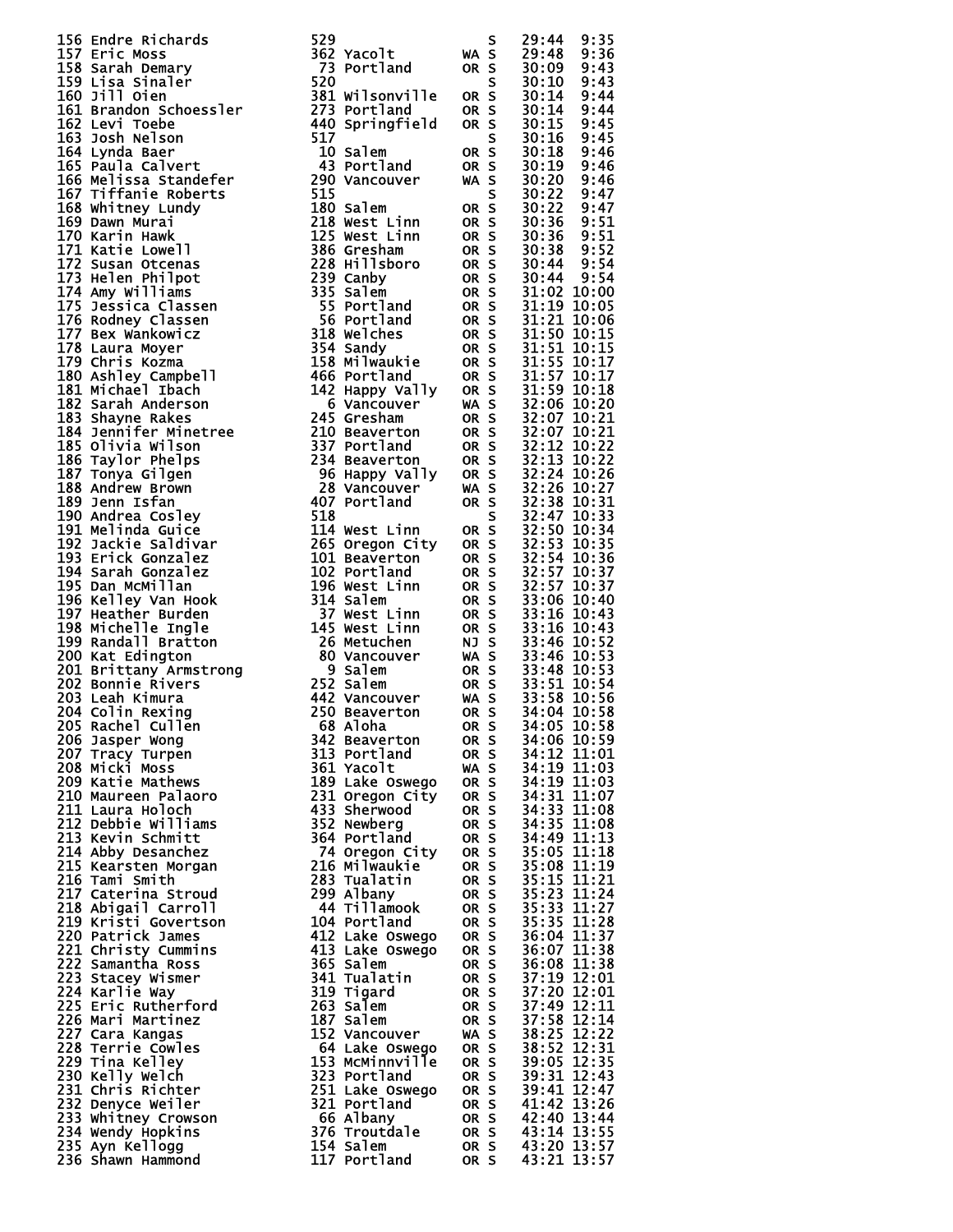|            |                                                                                                                                                                                                                                   |     | 5K Results - Zombies Only        |                         |   |                            |                            |
|------------|-----------------------------------------------------------------------------------------------------------------------------------------------------------------------------------------------------------------------------------|-----|----------------------------------|-------------------------|---|----------------------------|----------------------------|
| Place Name | ace Name<br>The Totion City was the surface of the state of the state<br>The Fig. of Newton and 1972 various of the state of the state of the state of the state of the state of the state of the state of the state of the state | NO. | City                             |                         |   | St H Time                  | Pace                       |
|            |                                                                                                                                                                                                                                   |     |                                  |                         |   | 122 22 2 2222222 22        |                            |
|            |                                                                                                                                                                                                                                   |     |                                  |                         |   |                            |                            |
|            |                                                                                                                                                                                                                                   |     |                                  |                         |   |                            |                            |
|            |                                                                                                                                                                                                                                   |     |                                  |                         |   |                            |                            |
|            |                                                                                                                                                                                                                                   |     |                                  |                         |   |                            |                            |
|            |                                                                                                                                                                                                                                   |     |                                  |                         |   |                            |                            |
|            |                                                                                                                                                                                                                                   |     |                                  |                         |   |                            |                            |
|            |                                                                                                                                                                                                                                   |     |                                  |                         |   |                            |                            |
|            |                                                                                                                                                                                                                                   |     |                                  |                         |   |                            |                            |
|            |                                                                                                                                                                                                                                   |     |                                  |                         |   |                            |                            |
|            |                                                                                                                                                                                                                                   |     |                                  |                         |   |                            |                            |
|            |                                                                                                                                                                                                                                   |     |                                  |                         |   |                            |                            |
|            |                                                                                                                                                                                                                                   |     |                                  |                         |   |                            |                            |
|            |                                                                                                                                                                                                                                   |     |                                  |                         |   |                            |                            |
|            |                                                                                                                                                                                                                                   |     |                                  |                         |   |                            |                            |
|            |                                                                                                                                                                                                                                   |     |                                  |                         |   |                            |                            |
|            |                                                                                                                                                                                                                                   |     |                                  |                         |   |                            |                            |
|            |                                                                                                                                                                                                                                   |     |                                  |                         |   |                            |                            |
|            |                                                                                                                                                                                                                                   |     |                                  |                         |   |                            |                            |
|            |                                                                                                                                                                                                                                   |     |                                  |                         |   |                            |                            |
|            |                                                                                                                                                                                                                                   |     |                                  |                         |   |                            |                            |
|            |                                                                                                                                                                                                                                   |     |                                  |                         |   |                            |                            |
|            |                                                                                                                                                                                                                                   |     |                                  |                         |   |                            |                            |
|            |                                                                                                                                                                                                                                   |     |                                  |                         |   |                            |                            |
|            |                                                                                                                                                                                                                                   |     |                                  |                         |   |                            |                            |
|            |                                                                                                                                                                                                                                   |     |                                  |                         |   |                            |                            |
|            |                                                                                                                                                                                                                                   |     |                                  |                         |   |                            |                            |
|            |                                                                                                                                                                                                                                   |     |                                  |                         |   |                            |                            |
|            |                                                                                                                                                                                                                                   |     |                                  |                         |   |                            |                            |
|            |                                                                                                                                                                                                                                   |     |                                  |                         |   |                            |                            |
|            |                                                                                                                                                                                                                                   |     |                                  |                         |   |                            |                            |
|            |                                                                                                                                                                                                                                   |     |                                  |                         |   |                            |                            |
|            |                                                                                                                                                                                                                                   |     |                                  |                         |   |                            |                            |
|            |                                                                                                                                                                                                                                   |     |                                  |                         |   |                            |                            |
|            |                                                                                                                                                                                                                                   |     |                                  |                         |   |                            |                            |
|            |                                                                                                                                                                                                                                   |     |                                  |                         |   |                            |                            |
|            | <b>47 Jesse Burros</b>                                                                                                                                                                                                            |     | 41 Portland                      | OR Z                    |   | 26:24                      | 8:30                       |
|            | 48 Acacia Calkins                                                                                                                                                                                                                 |     | 42 Woodburn                      | OR Z                    |   | 27:15                      | 8:46                       |
|            | 49 Nancy Maclise                                                                                                                                                                                                                  |     | 184 Tigard                       | OR <sub>Z</sub>         |   | 27:32                      | 8:52                       |
|            | 50 Sean Lane<br>51 Diane Cass                                                                                                                                                                                                     |     | 162 Portland<br>45 Portland      | OR Z<br>OR Z            |   | 28:20<br>28:23             | 9:08<br>9:09               |
|            | 52 Nathan Cullen                                                                                                                                                                                                                  | 456 |                                  |                         | Z | 28:26                      |                            |
|            | 53 Jordan Westling                                                                                                                                                                                                                |     | 328 Beaverton                    | OR Z                    |   | 28:27                      | $9:09$<br>$9:10$           |
|            | 54 Alicia Selander<br>55 Chad Stannard                                                                                                                                                                                            |     | 359 Salem<br>292 Portland        | OR <sub>Z</sub><br>OR Z |   | 28:33<br>28:41             | 9:12<br>9:14               |
|            | 56 Jeff Mendenhall                                                                                                                                                                                                                |     | 366 Portland                     | OR <sub>Z</sub>         |   | 28:52                      | 9:18                       |
|            | 57 Spencer Porter                                                                                                                                                                                                                 |     | 241 Corvallis                    | OR Z                    |   | 29:16                      | 9:26                       |
|            | 58 Reagan Lyon                                                                                                                                                                                                                    | 464 |                                  |                         | Z | 29:24                      | 9:28                       |
|            | 59 Cecil Reniche-Smith<br>60 Lynne Fitzsimmons                                                                                                                                                                                    |     | 248 Portland<br>380 Portland     | OR Z<br>OR <sub>Z</sub> |   | 29:47<br>30:19             | 9:36<br>9:46               |
|            | 61 Catherine Chandler                                                                                                                                                                                                             |     | 369 Gaston                       | OR Z                    |   | 30:20                      | 9:46                       |
|            | 62 Veronica Gentle                                                                                                                                                                                                                |     | 95 Salem                         | OR Z                    |   | 30:27                      | 9:49                       |
|            | 63 Sarah Lander                                                                                                                                                                                                                   |     | 404 Milwaukie<br>415 Wilsonville | OR Z<br>OR Z            |   | 30:33<br>30:35             | 9:50<br>9:51               |
|            | 64 Stacy Worth<br>65 Ben Rongve                                                                                                                                                                                                   |     | 257 Lake Stevens                 | WA Z                    |   | 30:49                      | 9:55                       |
|            | 66 Jane Endacott                                                                                                                                                                                                                  |     | 81 Portland                      | OR Z                    |   | 31:22 10:06                |                            |
|            | 67 Shannon McFadden-Sulli                                                                                                                                                                                                         | 531 |                                  |                         | z |                            | 31:23 10:07                |
|            | 68 Devon Gray<br>69 Jonithan Funkhouser                                                                                                                                                                                           |     | 107 Corvallis<br>91 Lake Oswego  | OR Z<br>OR Z            |   | 31:29 10:08                | 31:51 10:15                |
|            | 70 Suzanne Potts                                                                                                                                                                                                                  |     | 242 Hillsboro                    | OR Z                    |   |                            | 31:55 10:17                |
|            | 71 Stanley McLenna                                                                                                                                                                                                                |     | 434 Hillsboro                    | OR Z                    |   |                            | 32:04 10:20                |
|            | 72 Chirona Silverstein<br>73 Karen Phifer                                                                                                                                                                                         |     | 279 Portland<br>237 Sherwood     | OR Z<br>OR Z            |   | 32:06 10:20<br>32:38 10:31 |                            |
|            | 74 Omar Fernandez                                                                                                                                                                                                                 |     | 84 Hillsboro                     | OR Z                    |   |                            |                            |
|            | 75 Megan Melson                                                                                                                                                                                                                   |     | 201 Wilsonville                  | OR Z                    |   |                            | 34:09 11:00<br>34:15 11:02 |
|            | 76 Cari Compton                                                                                                                                                                                                                   |     | 60 Wilsonville                   | OR Z                    |   | 34:15 11:02<br>35:10 11:20 |                            |
|            | 77 Shianne Davis-Chairet<br>78 Krispin Chairet                                                                                                                                                                                    |     | 445 Molalla<br>446 Molalla       | OR Z<br>OR Z            |   | $35:15$ $11:21$            |                            |
|            | 79 Beth Lundgreen                                                                                                                                                                                                                 |     | 179 Tigard                       | OR Z                    |   | 35:15 11:21                |                            |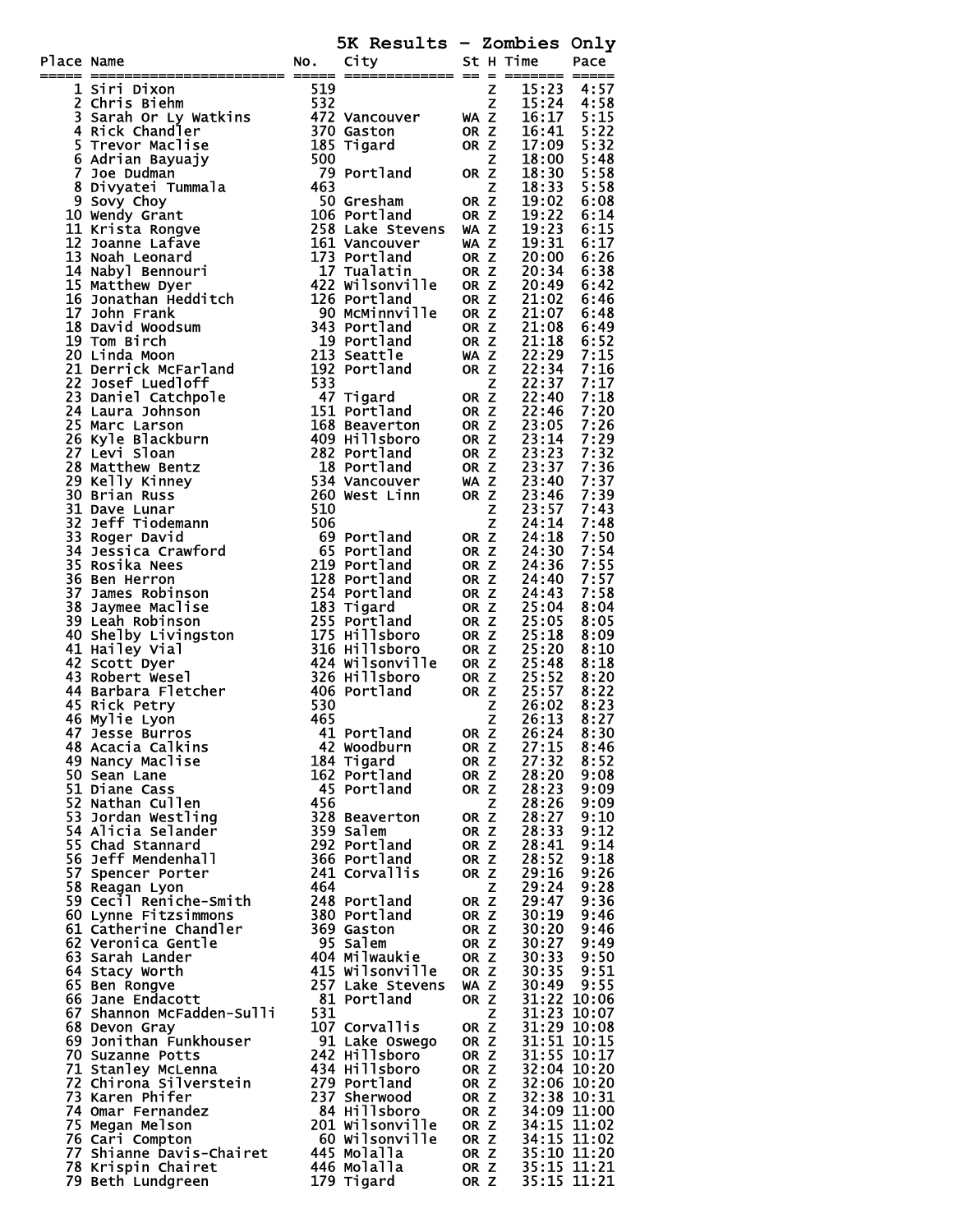| 80 Kaley Weaver             | 320 Vancouver                      | WA Z | 35:44 11:30 |
|-----------------------------|------------------------------------|------|-------------|
| 81 Rayna Notareschi         | 225 Vancouver                      | WA Z | 35:46 11:31 |
| 82 Amanda Parulski          | 232 Gladstone                      | OR Z | 36:15 11:40 |
| 83 Dawnell Meyer            | 207 Tualatin                       | OR Z | 36:15 11:40 |
| 84 Lauren Goss              | 103 Lake Oswego                    | OR Z | 36:18 11:41 |
| <b>85 Andrew Neill</b>      | 220 Marylhurst                     | OR Z | 36:18 11:41 |
| 86 Tricia Shipley           | 277 Vancouver                      | WA Z | 36:30 11:45 |
| 87 Vanessa Baez Warren      | 11 Wilsonville                     | OR Z | 37:34 12:06 |
| 88 Mary Lucier <b>Santa</b> | <b>176 Portland</b>                | OR Z | 37:51 12:11 |
| 89 Gerald Nichols           | 224 Happy Valley<br>48 Wilsonville | OR Z | 39:33 12:44 |
| 90 Katrina Charfauros       |                                    | OR Z | 47:06 15:10 |
| 91 Alexis Lee               | 171 Canby                          | OR Z | 47:07 15:10 |
| 92 Jenni McCrane            | 411 Salem                          | OR Z | 47:07 15:10 |

**2.5K Overall Results** 

| Place Name |                                      |     | z.on overair nesurc            |                 |    |                            | Pace        |
|------------|--------------------------------------|-----|--------------------------------|-----------------|----|----------------------------|-------------|
|            |                                      |     |                                |                 |    |                            |             |
|            |                                      |     |                                |                 |    |                            |             |
|            |                                      |     |                                |                 |    |                            |             |
|            |                                      |     |                                |                 |    |                            |             |
|            |                                      |     |                                |                 |    |                            |             |
|            |                                      |     |                                |                 |    |                            |             |
|            |                                      |     |                                |                 |    |                            |             |
|            |                                      |     |                                |                 |    |                            |             |
|            |                                      |     |                                |                 |    |                            |             |
|            |                                      |     |                                |                 |    |                            |             |
|            |                                      |     |                                |                 |    |                            |             |
|            |                                      |     |                                |                 |    |                            |             |
|            |                                      |     |                                |                 |    |                            |             |
|            |                                      |     |                                |                 |    |                            |             |
|            |                                      |     |                                |                 |    |                            |             |
|            |                                      |     |                                |                 |    |                            |             |
|            |                                      |     |                                |                 |    |                            |             |
|            |                                      |     |                                |                 |    |                            |             |
|            |                                      |     |                                |                 |    |                            |             |
|            |                                      |     |                                |                 |    |                            |             |
|            |                                      |     |                                |                 |    |                            |             |
|            |                                      |     |                                |                 |    |                            |             |
|            |                                      |     |                                |                 |    |                            |             |
|            |                                      |     |                                |                 |    |                            |             |
|            |                                      |     |                                |                 |    |                            |             |
|            |                                      |     |                                |                 |    |                            |             |
|            |                                      |     |                                |                 |    |                            |             |
|            |                                      |     |                                |                 |    |                            |             |
|            |                                      |     |                                |                 |    |                            |             |
|            |                                      |     |                                |                 |    |                            |             |
|            |                                      |     |                                |                 |    |                            |             |
|            |                                      |     |                                |                 |    |                            |             |
|            |                                      |     |                                |                 |    |                            |             |
|            |                                      |     |                                |                 |    |                            |             |
|            |                                      |     |                                |                 |    |                            |             |
|            |                                      |     |                                |                 |    |                            |             |
|            |                                      |     |                                |                 |    |                            |             |
|            |                                      |     |                                |                 |    |                            |             |
|            |                                      |     |                                |                 |    |                            |             |
|            |                                      |     |                                |                 |    |                            |             |
|            |                                      |     |                                |                 |    |                            |             |
|            |                                      |     |                                |                 |    |                            |             |
|            |                                      |     |                                |                 |    |                            |             |
|            |                                      |     |                                |                 |    |                            |             |
|            |                                      |     |                                |                 |    |                            |             |
|            | 48 Noah Koontz                       | 508 |                                |                 | S. | 15:48 10:11<br>15:52 10:13 |             |
|            | 49 Jane Robinson<br>50 Nick Robinson |     | 429 West Linn<br>431 West Linn | OR S<br>OR S    |    | 15:56 10:15                |             |
|            | 51 Denise Davis                      |     | 70 Portland                    | OR S            |    | 15:57 10:16                |             |
|            | 52 Kaci Huntington                   |     | 139 Portland                   | OR <sub>Z</sub> |    | 16:02 10:19                |             |
|            | 53 Anna Steele                       |     | 294 Portland                   | OR <sub>Z</sub> |    | 16:02 10:20                |             |
|            | 54 Peter Sucher                      | 522 |                                |                 | s  | 16:07 10:23                |             |
|            | 55 Pamela Peterson                   | 457 |                                |                 | S  | 16:13 10:27                |             |
|            | 56 Jenny Taylor                      |     | 304 Portland                   | OR S            |    | $16:15$ $10:28$            |             |
|            | 57 Julian Menjivar                   |     | 378 Portland                   | OR Z            |    | 16:25 10:34                |             |
|            | 58 Holli Kivett                      |     | 427 Beaverton                  | OR S            |    | 16:37 10:42                |             |
|            | 59 Lisa Mielke                       |     | 208 Beaverton                  | OR S            |    | 16:38 10:42                |             |
|            | 60 Allison Thompson                  |     | 377 Portland                   | OR <sub>Z</sub> |    | 16:38 10:43                |             |
|            | 61 Ethan Phifer                      |     | 236 Sherwood                   | OR Z            |    | 16:43 10:46                |             |
|            | 62 Paul Phifer                       |     | 238 Sherwood                   | OR <sub>Z</sub> |    | 16:47 10:49                |             |
|            | 63 Amruta Rao                        |     | 246 Beaverton                  | OR S            |    | 16:52 10:52                |             |
|            | 64 Amanda Richardson                 |     | 384 Newberg                    | OR S            |    | 16:55 10:54                |             |
|            | 65 Grace Meyer                       |     | 204 Tualatin                   | OR S            |    |                            | 17:06 11:01 |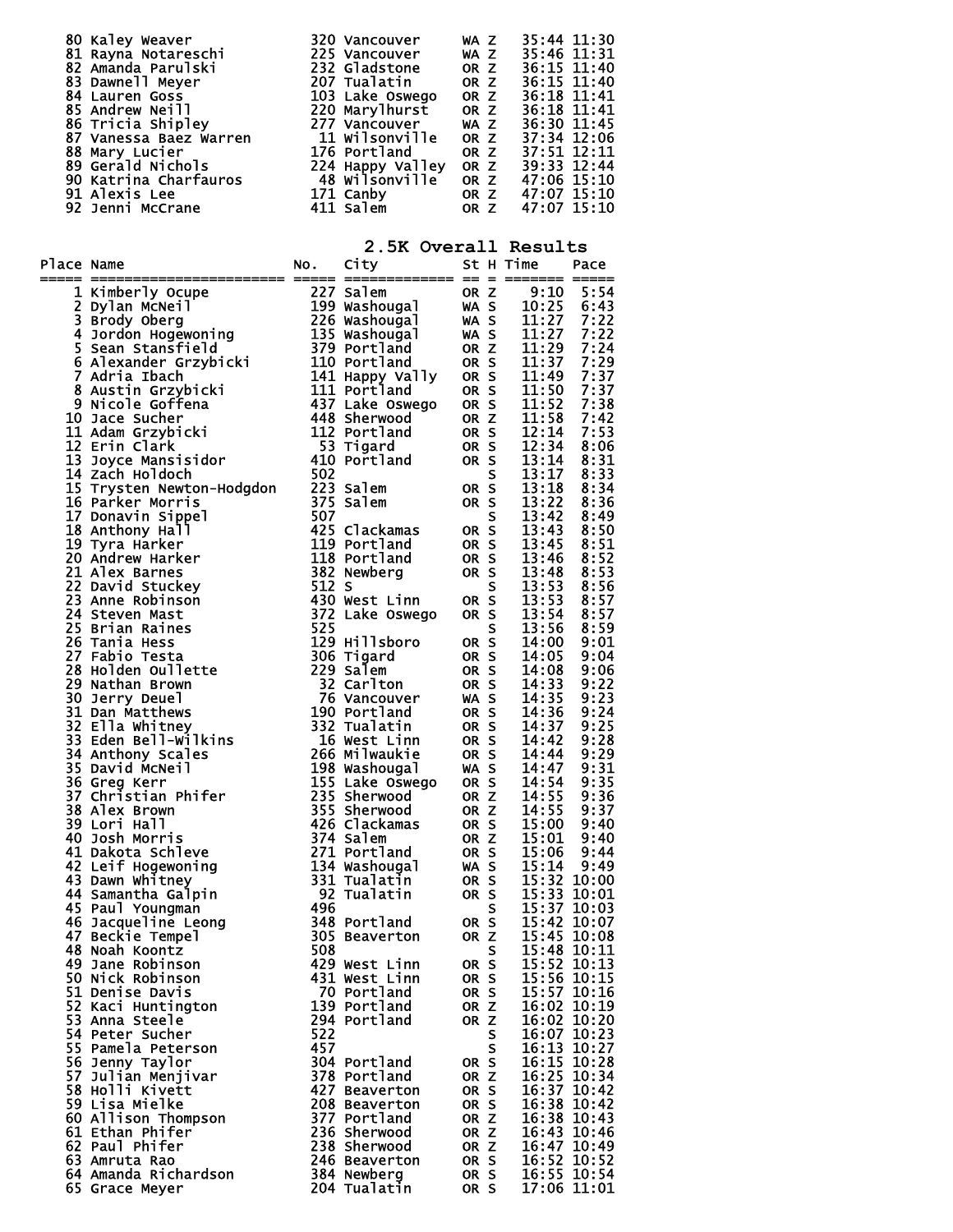|            | 66 Valerie Schaller 268 Rhododendron OR 2 17:13 11:05<br>67 Dennis Hodgdon 133 Salem 0R 2 17:13 11:05<br>68 Evelyn Wilkins-Green 333 West Linn 0R S 17:35 11:18<br>69 Chris Brune 34 Tualatin 0R 2 17:37 11:33<br>71 Kloe Catchpole 45   |     |                                  |                      |                                                                                                                                                                                                                                                                                         |
|------------|------------------------------------------------------------------------------------------------------------------------------------------------------------------------------------------------------------------------------------------|-----|----------------------------------|----------------------|-----------------------------------------------------------------------------------------------------------------------------------------------------------------------------------------------------------------------------------------------------------------------------------------|
|            |                                                                                                                                                                                                                                          |     |                                  |                      |                                                                                                                                                                                                                                                                                         |
|            |                                                                                                                                                                                                                                          |     |                                  |                      |                                                                                                                                                                                                                                                                                         |
|            |                                                                                                                                                                                                                                          |     |                                  |                      |                                                                                                                                                                                                                                                                                         |
|            |                                                                                                                                                                                                                                          |     |                                  |                      |                                                                                                                                                                                                                                                                                         |
|            |                                                                                                                                                                                                                                          |     |                                  |                      |                                                                                                                                                                                                                                                                                         |
|            |                                                                                                                                                                                                                                          |     |                                  |                      |                                                                                                                                                                                                                                                                                         |
|            |                                                                                                                                                                                                                                          |     |                                  |                      |                                                                                                                                                                                                                                                                                         |
|            |                                                                                                                                                                                                                                          |     |                                  |                      |                                                                                                                                                                                                                                                                                         |
|            |                                                                                                                                                                                                                                          |     |                                  |                      |                                                                                                                                                                                                                                                                                         |
| Place Name |                                                                                                                                                                                                                                          |     |                                  |                      | 2.5K Results - Survivors Only                                                                                                                                                                                                                                                           |
|            | ace Name and Dolor and New York 119 Washougal<br>1 Dylan McNeil (199 Washougal WAS 10:25 6:43<br>3 Jordon Hogewoning<br>1226 Washougal WAS 11:27 7:22<br>4 Alexander Grzybicki 110 Portland<br>6 Austan Graphicki 114 Happy Vally OR S 1 |     |                                  |                      |                                                                                                                                                                                                                                                                                         |
|            |                                                                                                                                                                                                                                          |     |                                  |                      |                                                                                                                                                                                                                                                                                         |
|            |                                                                                                                                                                                                                                          |     |                                  |                      |                                                                                                                                                                                                                                                                                         |
|            |                                                                                                                                                                                                                                          |     |                                  |                      |                                                                                                                                                                                                                                                                                         |
|            |                                                                                                                                                                                                                                          |     |                                  |                      |                                                                                                                                                                                                                                                                                         |
|            |                                                                                                                                                                                                                                          |     |                                  |                      |                                                                                                                                                                                                                                                                                         |
|            |                                                                                                                                                                                                                                          |     |                                  |                      |                                                                                                                                                                                                                                                                                         |
|            |                                                                                                                                                                                                                                          |     |                                  |                      |                                                                                                                                                                                                                                                                                         |
|            |                                                                                                                                                                                                                                          |     |                                  |                      |                                                                                                                                                                                                                                                                                         |
|            |                                                                                                                                                                                                                                          |     |                                  |                      |                                                                                                                                                                                                                                                                                         |
|            |                                                                                                                                                                                                                                          |     |                                  |                      |                                                                                                                                                                                                                                                                                         |
|            |                                                                                                                                                                                                                                          |     |                                  |                      |                                                                                                                                                                                                                                                                                         |
|            |                                                                                                                                                                                                                                          |     |                                  |                      |                                                                                                                                                                                                                                                                                         |
|            |                                                                                                                                                                                                                                          |     |                                  |                      |                                                                                                                                                                                                                                                                                         |
|            | 23 Tania Hess                                                                                                                                                                                                                            |     | 129 Hillsboro OR S               |                      | 14:00<br><b>9:01</b>                                                                                                                                                                                                                                                                    |
|            | 24 Fabio Testa<br>25 Holden Oullette                                                                                                                                                                                                     |     | 306 Tigard<br>229 Salem          | OR S<br>OR S<br>OR S | 14:05<br>9:04<br>14:08                                                                                                                                                                                                                                                                  |
|            | 26 Nathan Brown<br>27 Jerry Deuel                                                                                                                                                                                                        |     | 32 Carlton<br>76 Vancouver       | WA S                 | $9:06$<br>$9:22$<br>$9:23$<br>14:33<br>14:35                                                                                                                                                                                                                                            |
|            | 28 Dan Matthews                                                                                                                                                                                                                          |     | 190 Portland                     | OR S                 | 14:36<br>$9:24$<br>$9:25$                                                                                                                                                                                                                                                               |
|            | 29 Ella Whitney<br>30 Eden Bell-Wilkins                                                                                                                                                                                                  |     | 332 Tualatin<br>16 West Linn     | OR S<br>OR S         | 14:37<br>14:42                                                                                                                                                                                                                                                                          |
|            | 31 Anthony Scales<br>32 David McNeil                                                                                                                                                                                                     |     | 266 Milwaukie<br>198 Washougal   | OR S<br>WA S         | $9:28$<br>$9:29$<br>$9:31$<br>14:44<br>14:47                                                                                                                                                                                                                                            |
|            | 33 Greg Kerr<br>34 Lori Hall                                                                                                                                                                                                             |     | 155 Lake Oswego<br>426 Clackamas | OR S                 | 9:35<br>14:54                                                                                                                                                                                                                                                                           |
|            | 35 Dakota Schleve                                                                                                                                                                                                                        |     | 271 Portland                     | OR S<br>OR S         | 15:00 9:40<br>15:06 9:44                                                                                                                                                                                                                                                                |
|            |                                                                                                                                                                                                                                          |     | 134 Washougal<br>331 Tualatin    | WA S<br>OR S         | $15:14$ 9:49                                                                                                                                                                                                                                                                            |
|            | 36 Leif Hogewoning<br>37 Dawn Whitney<br>38 Samantha Galpin                                                                                                                                                                              |     | 92 Tualatin                      | OR S                 | 15:32 10:00<br>15:33 10:01<br>15:37 10:03                                                                                                                                                                                                                                               |
|            | 39 Paul Youngman<br>40 Jacqueline Leong                                                                                                                                                                                                  | 496 | 348 Portland                     | S<br>OR S            |                                                                                                                                                                                                                                                                                         |
|            | 41 Noah Koontz                                                                                                                                                                                                                           | 508 | 429 West Linn                    | S                    |                                                                                                                                                                                                                                                                                         |
|            | 42 Jane Robinson<br>43 Nick Robinson                                                                                                                                                                                                     |     | 431 West Linn                    | OR S<br>OR S<br>OR S |                                                                                                                                                                                                                                                                                         |
|            | 44 Denise Davis<br>45 Peter Sucher                                                                                                                                                                                                       | 522 | 70 Portland                      | S                    |                                                                                                                                                                                                                                                                                         |
|            | 46 Pamela Peterson                                                                                                                                                                                                                       | 457 |                                  | S                    |                                                                                                                                                                                                                                                                                         |
|            | 47 Jenny Taylor<br>48 Holli Kivett                                                                                                                                                                                                       |     | 304 Portland                     | OR S<br>OR S         | 15:37 10:03<br>15:42 10:07<br>15:48 10:11<br>15:52 10:13<br>15:52 10:13<br>15:57 10:16<br>15:57 10:16<br>16:07 10:23<br>16:13 10:27<br>16:13 10:28<br>16:37 10:42<br>16:37 10:42<br>16:37 10:42<br>16:52 10:52<br>16:52 10:52<br>16:52 11:53<br>11:55 11:54<br>16:52<br>11:55 11:14<br> |
|            |                                                                                                                                                                                                                                          |     |                                  | OR S<br>OR S         |                                                                                                                                                                                                                                                                                         |
|            |                                                                                                                                                                                                                                          |     |                                  | OR S                 |                                                                                                                                                                                                                                                                                         |
|            |                                                                                                                                                                                                                                          |     |                                  |                      |                                                                                                                                                                                                                                                                                         |
|            | 55 Kloe Catchpole                                                                                                                                                                                                                        |     |                                  |                      | $18:11$ $11:42$                                                                                                                                                                                                                                                                         |
|            | 56 Lindsay Newton                                                                                                                                                                                                                        |     | 46 Tigard<br>222 Salem           | OR S                 | 19:25 12:30                                                                                                                                                                                                                                                                             |